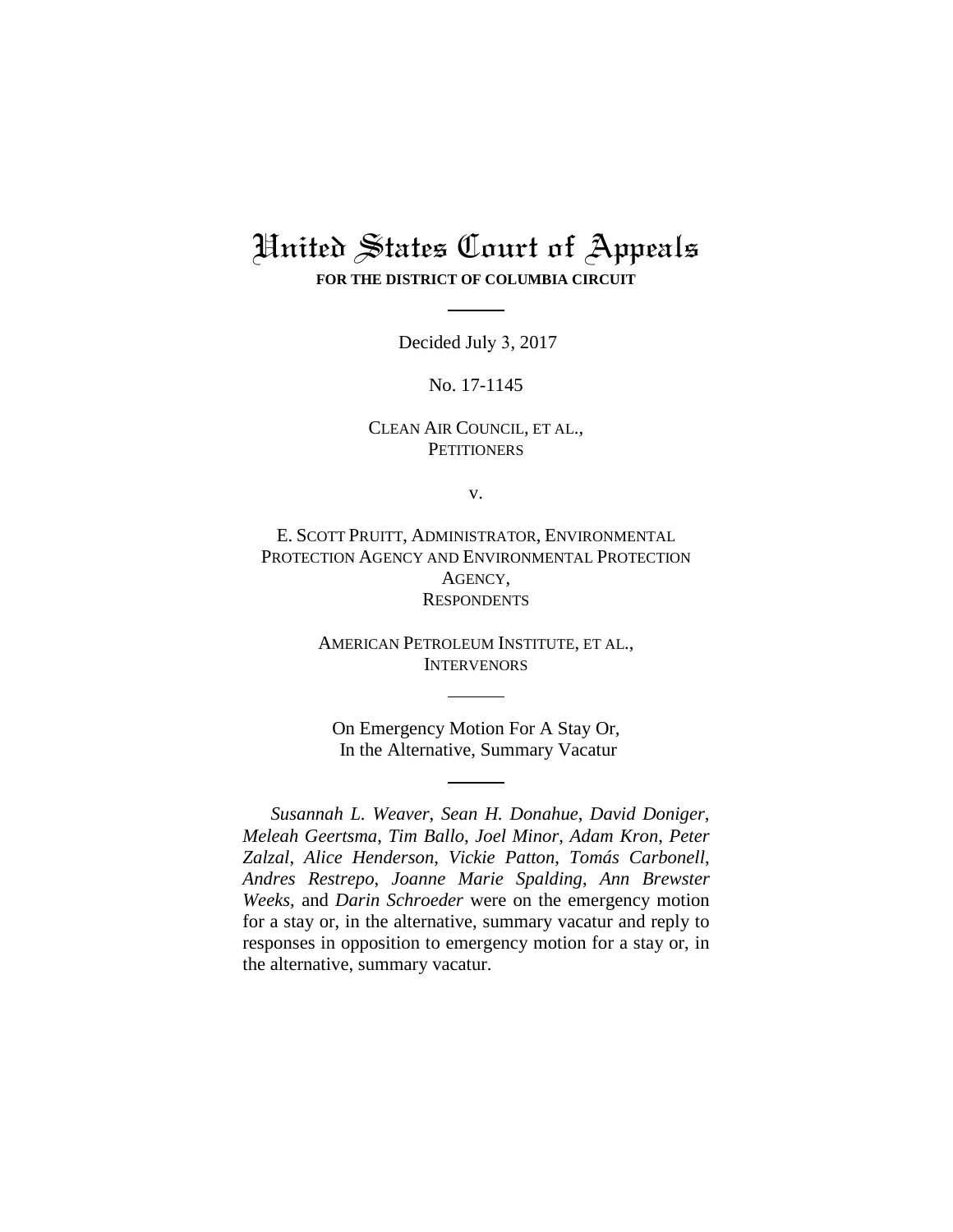*Jeffrey H*. *Wood*, Acting Assistant Attorney General, U.S. Department of Justice, and *Benjamin Carlisle*, Attorney, were on EPA's opposition to petitioners' emergency motion for a stay or, in the alternative, summary vacatur.

*William L*. *Wehrum*, *Felicia H. Barnes*, *Stacy R. Linden*, *John Wagner*, *Samuel B. Boxerman*, *Joel F. Visser*, *Sandra Y. Snyder*, *James D. Elliott*, *Shannon S. Broome*, *Charles H. Knauss*, and *John R. Jacus* were on the industry intervenorrespondents' response in opposition to petitioners' emergency motion for a stay or, in the alternative, summary vacatur.

Before: TATEL, BROWN, and WILKINS, *Circuit Judges*.

Opinion for the Court filed PER CURIAM.

Dissenting Opinion filed by *Circuit Judge* BROWN.

PER CURIAM: Petitioners, a group of environmental organizations, challenge the Environmental Protection Agency's decision to stay implementation of portions of a final rule concerning methane and other greenhouse gas emissions. For the reasons set forth in this opinion, we conclude that EPA lacked authority under the Clean Air Act to stay the rule, and we therefore grant petitioners' motion to vacate the stay.

## **I.**

In June 2016, EPA Administrator Gina McCarthy issued a final rule establishing "new source performance standards" for fugitive emissions of methane and other pollutants by the oil and natural gas industries. 81 Fed. Reg. 35,824 (June 3, 2016).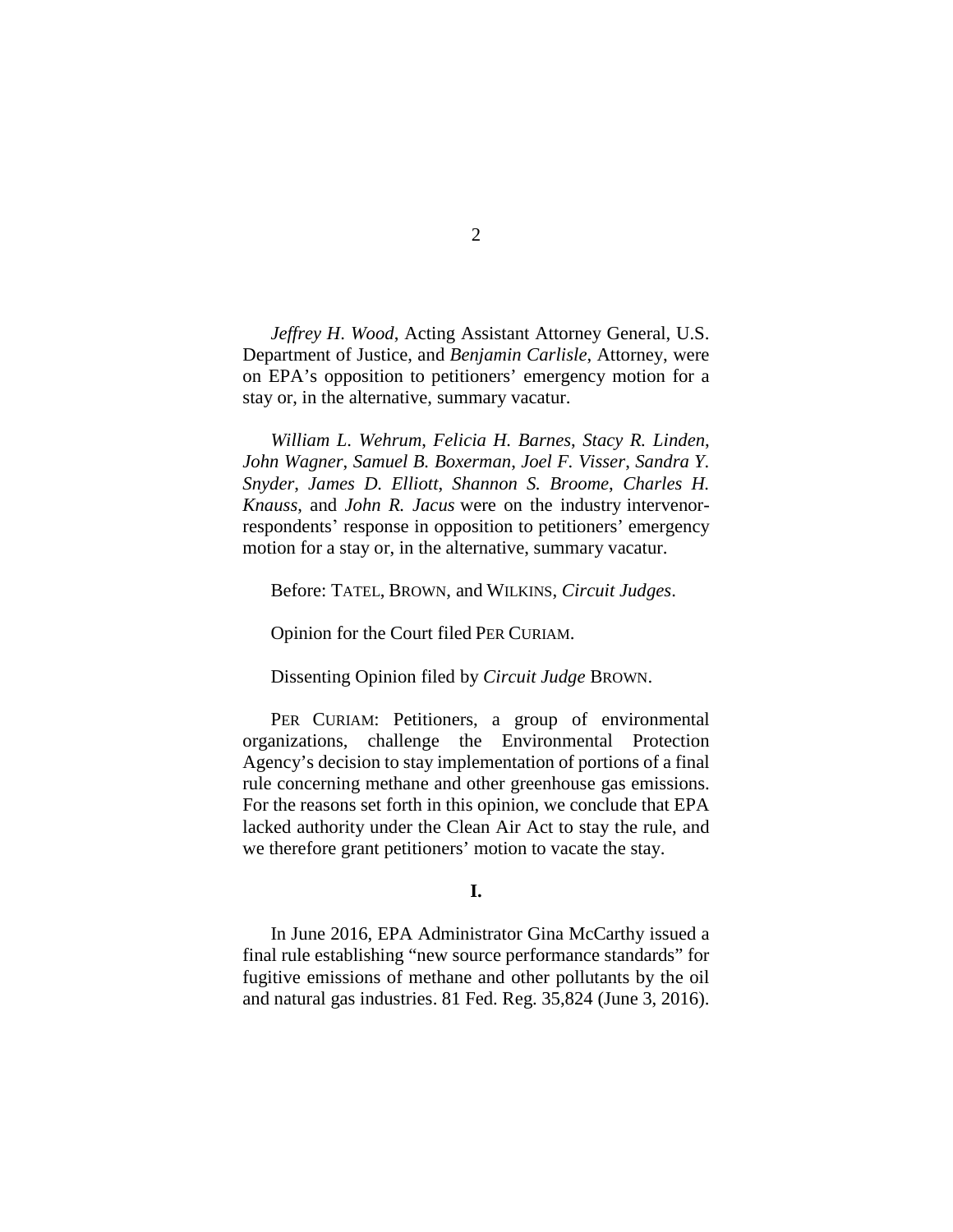The methane rule took effect on August 2, 2016, *id.*, and required regulated entities to conduct an "initial monitoring survey" to identify leaks by June 3, 2017, 40 C.F.R. § 60.5397a(f).

After EPA published the rule, several industry groups including the American Petroleum Institute (API), the Texas Oil and Gas Association (TXOGA), and the Independent Petroleum Association of America (IPAA)—filed administrative petitions seeking reconsideration under section  $307(d)(7)(B)$  of the Clean Air Act (CAA). 42 U.S.C. § 7607(d)(7)(B); *see also* 82 Fed. Reg. 25,731 (June 5, 2017). That provision sets forth the circumstances under which EPA *must* reconsider a rule. It provides that "[i]f the person raising an objection can demonstrate to the Administrator that [1] it was impracticable to raise such objection within [the notice and comment period] . . . and [2] if such objection is of central relevance to the outcome of the rule, the Administrator *shall* convene a proceeding for reconsideration of the rule . . . ." 42 U.S.C. § 7607(d)(7)(B) (emphasis added). The statute also provides that the "effectiveness of the rule may be stayed during such reconsideration, however, by the Administrator or the court for a period not to exceed three months." *Id.* The industry associations argued that CAA section  $307(d)(7)(B)$ required EPA to reconsider the final rule because several of its provisions "were not included in the proposed rule and . . . [they were therefore unable] to raise an objection during the public comment period." *See, e.g.*, API, Request for Administrative Reconsideration of EPA's Final Rule "Oil and Natural Gas Sector: Emission Standards for New, Reconstructed, and Modified Sources," at 1 (Aug. 2, 2016) ("API Reconsideration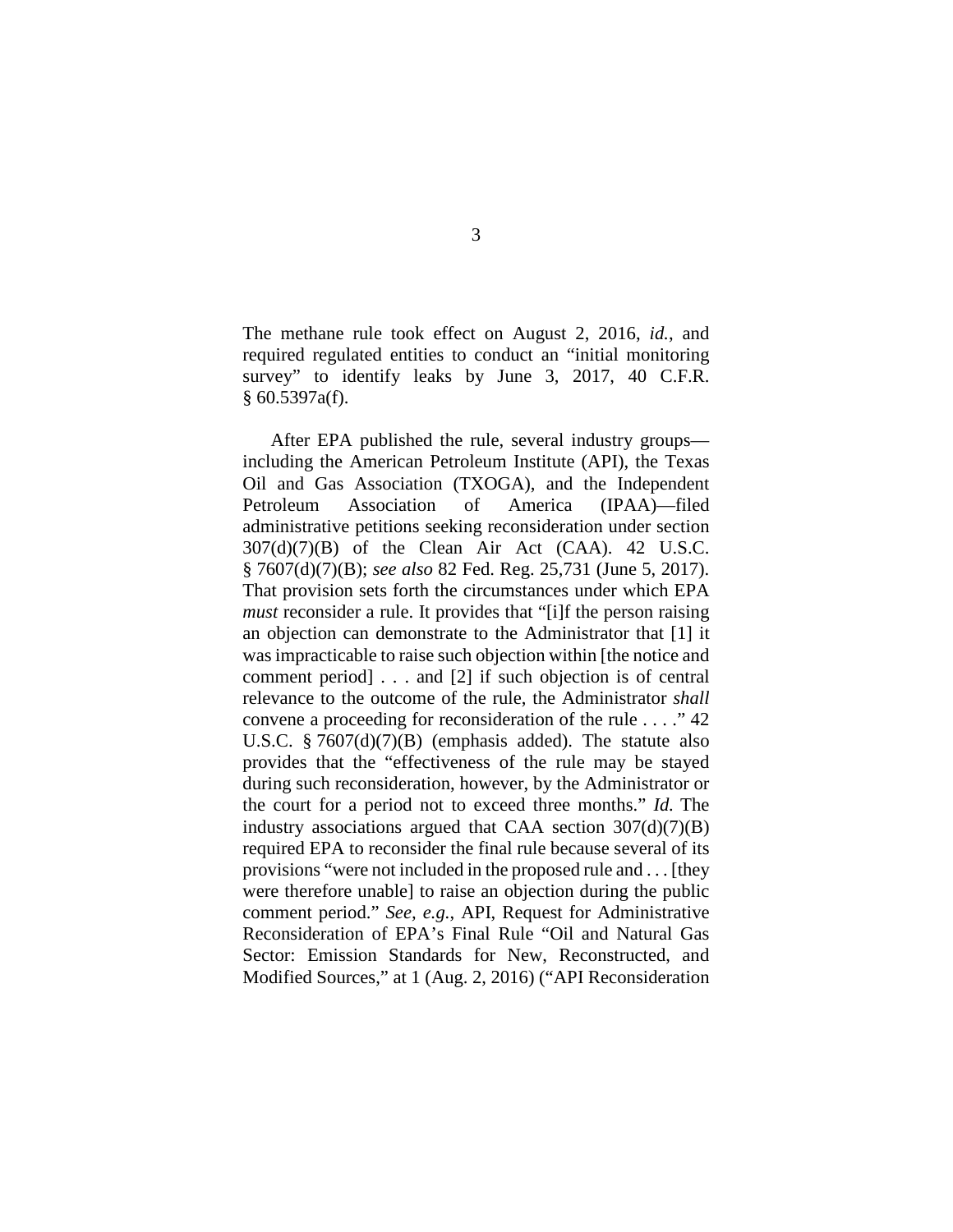Request"). They also sought a stay "pending reconsideration." *Id.*

By letter dated April 18, 2017, the Administrator, now Scott Pruitt, stated that EPA "[found] that the petitions have raised at least one objection to the fugitive emissions monitoring requirements" that warrants reconsideration "under  $307(d)(7)(B)$  of the CAA." Letter from E. Scott Pruitt to Howard J. Feldman, Shannon S. Broome, James D. Elliott, & Matt Hite, Convening a Proceeding for Reconsideration, at 2 (Apr. 18, 2017). Accordingly, the Administrator announced, "EPA is convening a proceeding for reconsideration" of two specific provisions of the methane rule. *Id.* The letter also stated that "EPA intend[ed] to exercise its authority under CAA section 307 to issue a 90-day stay of the compliance date" for the fugitive emissions requirements. *Id.* 

On June 5—just two days after the deadline for regulated parties to conduct their first emissions surveys and begin repairing leaks, *see* 40 C.F.R. § 60.5397a(f)—EPA published a "[n]otice of reconsideration and partial stay" in the Federal Register, 82 Fed. Reg. at 25,730. Relying on CAA section 307(d)(7)(B), EPA granted reconsideration on four aspects of the methane rule: (1) the decision to regulate low-production wells, (2) the process for proving compliance by "alternative means," (3) the requirement that a professional engineer certify proper design of vent systems, and (4) the decision to exempt pneumatic pumps from regulation only if a professional engineer certified that it was "technically infeasible" to route such pumps "to a control device or a process." 82 Fed. Reg. at 25,731–32. In addition, the notice "stay[ed] the effectiveness of the fugitive emissions requirements, the standards for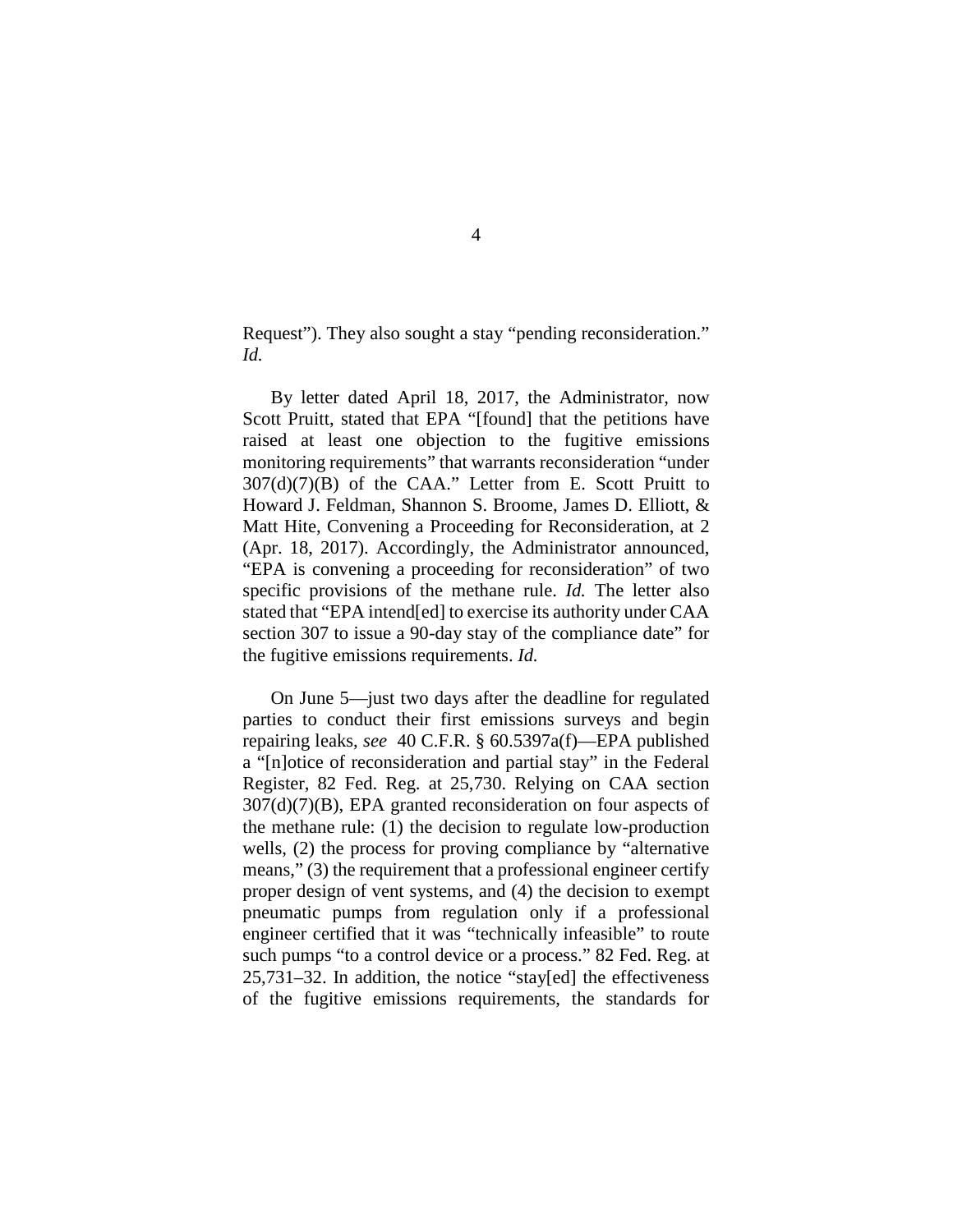pneumatic pumps at well sites, and the certification by a professional engineer requirements" for 90 days "pending reconsideration." 82 Fed. Reg. at 25,732. The notice explained that the stay had gone into effect on June 2, 2017—that is, three days before the notice was published in the Federal Register. 82 Fed. Reg. at 25,731.

On June 16, EPA published a notice of proposed rulemaking (NPRM) announcing its intention to extend the stay "for two years" and to "look broadly at the entire 2016 Rule" during "the reconsideration proceeding." 82 Fed. Reg. 27,645 (June 16, 2017). Comments on that NPRM are due July 17, or if any party requests a hearing, by August 9. *Id.*

After EPA suspended implementation of the methane rule, six environmental groups—Environmental Defense Fund, Natural Resources Defense Council, Environmental Integrity Project, Earthworks, Clean Air Council, and Sierra Club—filed in this court an "emergency motion for a stay or, in the alternative, summary vacatur." According to Environmental Petitioners, EPA's stay violates CAA section 307(d)(7)(B) because "all of the issues Administrator Pruitt identified could have been, *and actually were*, raised (and extensively deliberated) during the comment period." Environmental Petitioners' Mot. 5 (emphasis in original). EPA opposes the motion, as do intervenors, a group of oil and gas associations including API, IPAA, and TXOGA. Together, they argue that we lack jurisdiction to review the stay, and that even if it were justiciable, the stay is lawful. We consider these arguments in turn.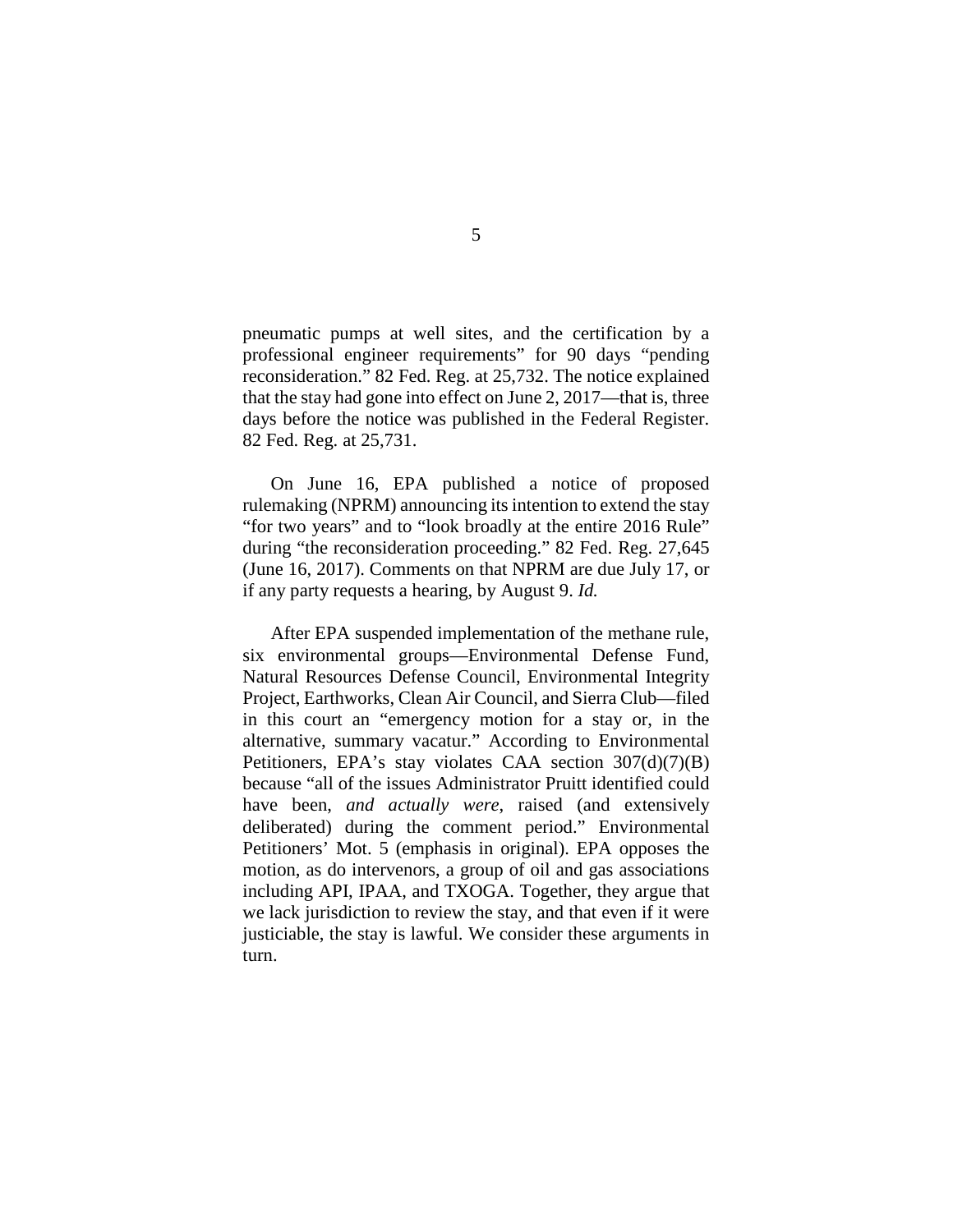**II.**

We begin with jurisdiction. Both EPA and Industry Intervenors argue that an agency's decision to grant reconsideration of a rule is unreviewable because it does not constitute "final action" under 42 U.S.C. § 7607(b)(1). EPA Opp. 8; Intervenors' Opp. 6. Industry Intervenors argue that for the same reason we lack jurisdiction to review the stay. Intervenors' Opp. 8.

It is true that an agency's decision to grant a petition to reconsider a regulation is not reviewable final agency action. *See Portland Cement Association v. EPA*, 665 F.3d 177, 185 (D.C. Cir. 2011) (noting that review is available "if reconsideration is *denied*" (emphasis added)). To be "final," agency action must "mark the consummation of the agency's decisionmaking process" and "be one by which rights or obligations have been determined, or from which legal consequences will flow." *Bennett v. Spear*, 520 U.S. 154, 177– 78 (1997) (citations and internal quotation marks omitted). By itself, EPA's decision to grant reconsideration, which merely begins a process that could culminate in no change to the rule, fails this test.

The imposition of the stay, however, is an entirely different matter. By staying the methane rule, EPA has not only concluded that section  $307(d)(7)(B)$  requires reconsideration, but it has also suspended the rule's compliance deadlines. EPA's stay, in other words, is essentially an order delaying the rule's effective date, and this court has held that such orders are tantamount to amending or revoking a rule. As we explained in a very similar situation, where an agency granted an application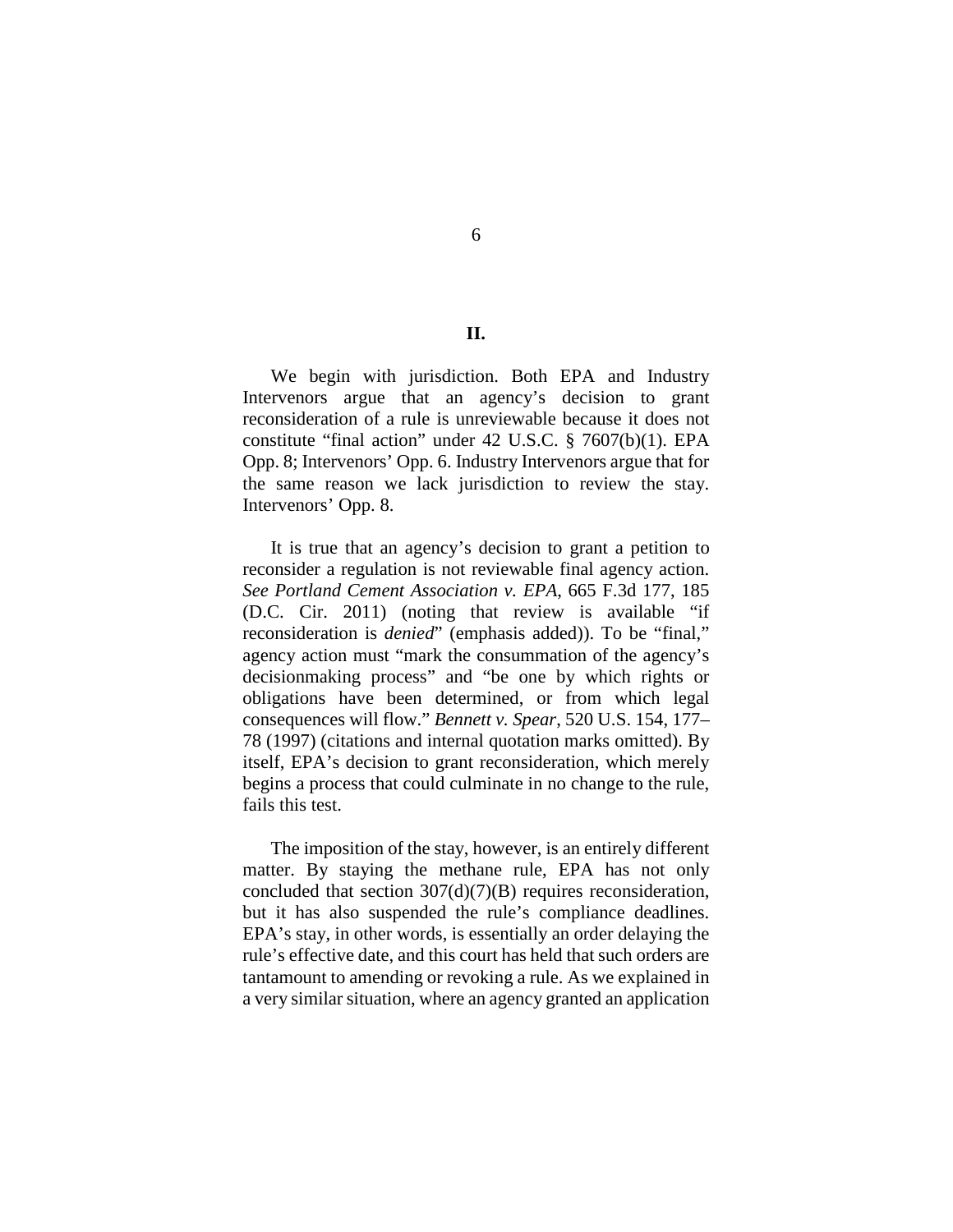for interim relief from a safety standard while it reconsidered that standard: "In effect, the Administrator has granted a modification of the mandatory safety standard for the entire period of time that the petition is pending. There is no indication that the Secretary intends to reconsider this decision or to vacate the grant of interim relief. Thus, the Secretary's decision represents the final agency position on this issue, has the status of law, and has an immediate and direct effect on the parties. Therefore, we have no difficulty concluding that the Secretary has issued a final decision . . . ." *International Union, United Mine Workers of America v. Mine Safety & Health Administration*, 823 F.2d 608, 614–15 & n.5 (D.C. Cir. 1987) (citation omitted); *see also Environmental Defense Fund, Inc. v. Gorsuch*, 713 F.2d 802, 813 (D.C. Cir. 1983) ("[S]uspension of the permit process . . . amounts to a suspension of the effective date of regulation . . . and may be reviewed in the court of appeals as the promulgation of a regulation."); *Council of Southern Mountains, Inc. v. Donovan*, 653 F.2d 573, 579 nn.26 & 28 (D.C. Cir. 1981) (rejecting the argument that the court lacked jurisdiction to review an order "defer[ring] the implementation of regulations").

In addition to "mark[ing] the consummation of . . . [EPA's] decisionmaking process" with respect to the final rule's effective date, the stay also affects regulated parties' "rights or obligations." *Bennett*, 520 U.S. at 178 (citation and internal quotation marks omitted). Absent the stay, regulated entities would have had to complete their initial monitoring surveys by June 3 and repair any leaks within thirty days. *See* 40 C.F.R. § 60.5397a(f), (h). Failure to comply with these requirements could have subjected oil and gas companies to civil penalties, citizens' suits, fines, and imprisonment. *See* 42 U.S.C.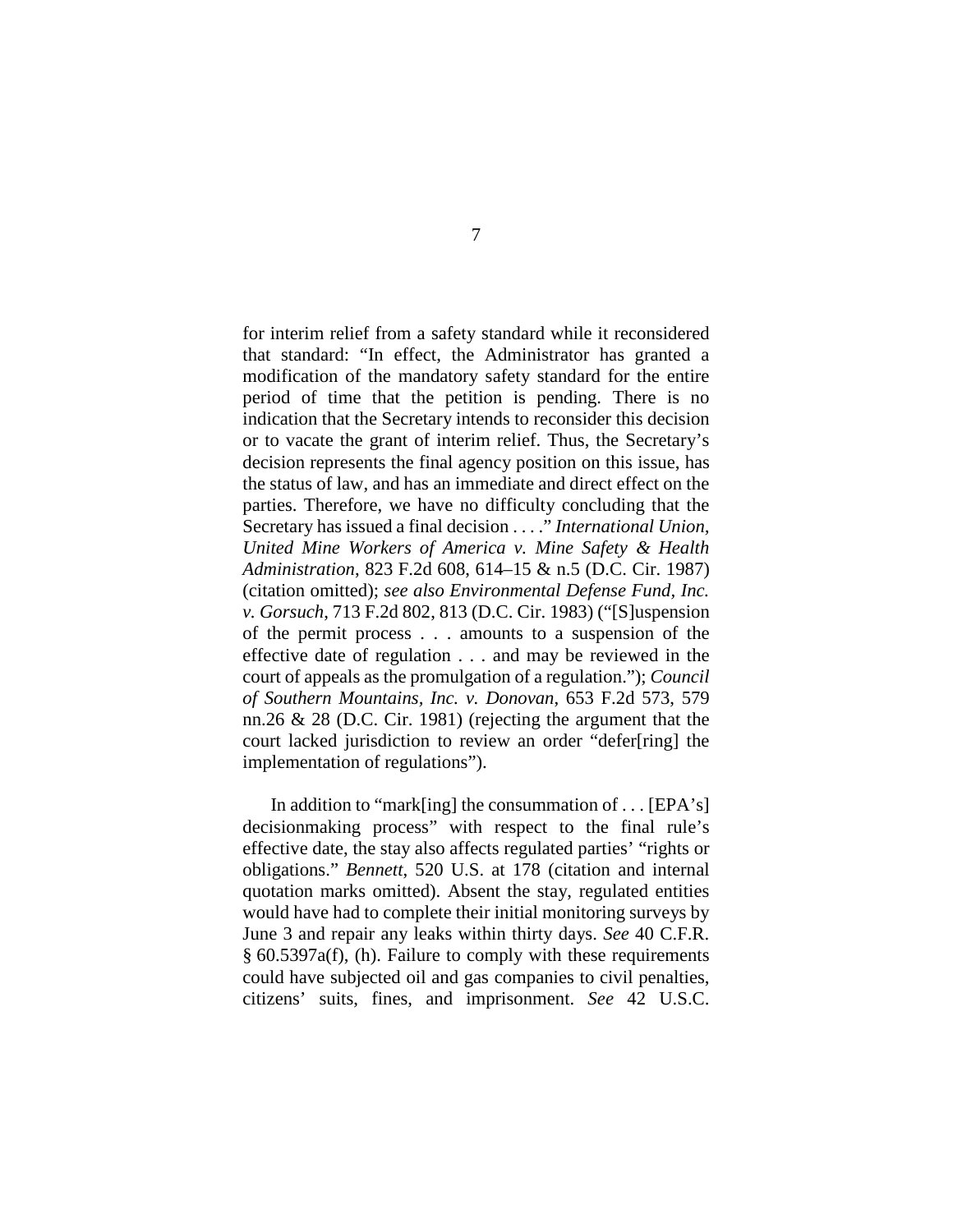§ 7413(b)-(d) (providing for civil and criminal penalties for failure to comply with emissions rules); *id.* § 7604(a) (authorizing citizens' suits for alleged violations of emissions standards); 40 C.F.R. § 19.4 (establishing the schedule of fines for CAA violations). The stay—which EPA made retroactive to one day *before* the June 3 compliance deadline—eliminates that threat, *see* 82 Fed. Reg. at 25,731, and thus relieves regulated parties of liability they would otherwise face.

The dissent draws a sharp distinction between the denial of a stay, which would have required regulated entities to comply with the rule, and the imposition of the stay, which erased that obligation. As the dissent sees it, only forced compliance has "obvious consequences" for regulated parties. Dissent at 5. But this one-sided view of final agency action ignores that, by staying the rule's effective date and its compliance duties, EPA has determined "rights or obligations . . . from which legal consequences will flow." *Bennett*, 520 U.S. at 178. The dissent's view is akin to saying that incurring a debt has legal consequences, but forgiving one does not. A debtor would beg to differ.

The dissent also stresses that EPA's proceedings concerning the methane rule are ongoing. Dissent at 3; *see* 82 Fed. Reg. at 27,645; 82 Fed Reg. 27,641 (June 16, 2017). But as we have explained, "the applicable test is not whether there are further administrative proceedings available, but rather whether the impact of the order is sufficiently final to warrant review in the context of the particular case." *Friedman v. FAA*, 841 F.3d 537, 542 (D.C. Cir. 2016) (quoting *Environmental Defense Fund, Inc. v. Ruckelshaus*, 439 F.2d 584, 591 (D.C. Cir. 1971)). Here, because the stay relieves regulated parties of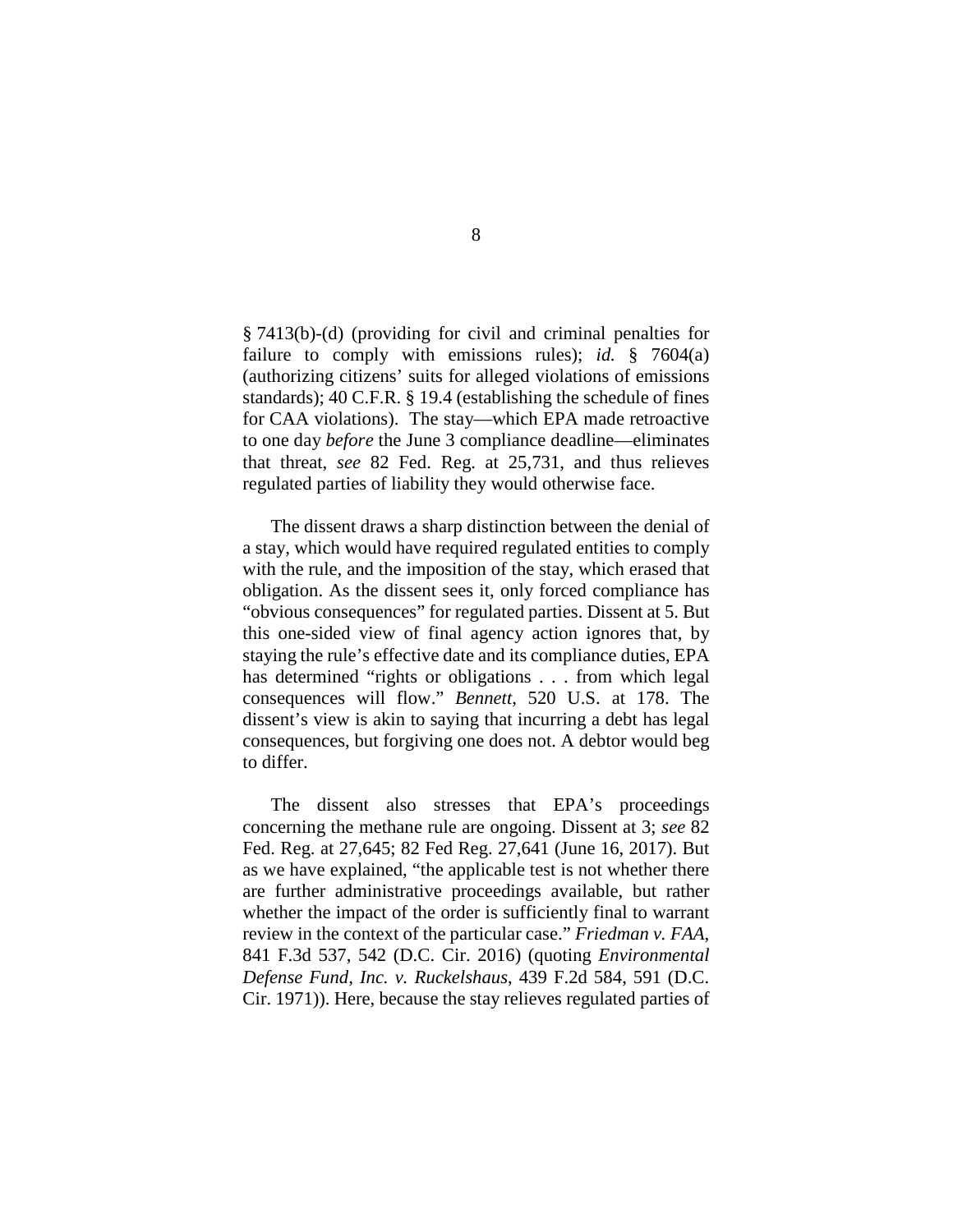any obligation to meet the June 3 deadline—indeed EPA has proposed to extend the stay for years, *see* 82 Fed. Reg. at 27,645—the "order is sufficiently final to warrant review," *Friedman*, 841 F.3d at 542. *Cf. Ciba-Geigy Corp. v. EPA*, 801 F.2d 430, 436 (D.C. Cir. 1986) ("Once the agency publicly articulates an unequivocal position . . . and expects regulated entities to alter their primary conduct to conform to that position, the agency has voluntarily relinquished the benefit of postponed judicial review.").

EPA's argument that courts have no authority to review CAA section  $307(d)(7)(B)$  stays is also at odds with the statute's language. Section 307(d)(7)(B) authorizes not only the Administrator, but also *courts* to stay a final rule. 42 U.S.C. § 7607(d)(7)(B) (authorizing "the Administrator or the court" to issue a three-month stay). Given that Congress granted this court the power to enter a stay, it seems quite anomalous that it did not also confer upon us the lesser power to review the Administrator's decision to issue a stay.

Indeed, EPA's reading would have the perverse result of empowering this court to act when the agency denies a stay but not when it chooses to grant one. Under section  $307(d)(7)(B)$ , if EPA had granted reconsideration but declined to impose a stay, the industry groups could have come to this court seeking a stay. *See Mexichem Specialty Resins, Inc. v. EPA*, 787 F.3d 544, 558 (D.C. Cir. 2015) (declining to grant a stay during the pendency of a reconsideration proceeding because petitioners had failed to demonstrate irreparable harm). Yet, in EPA's view, where, as here, it grants reconsideration *and imposes a stay*, we have no power to hear the case. Nothing in section 307—or any other provision cited by the parties or the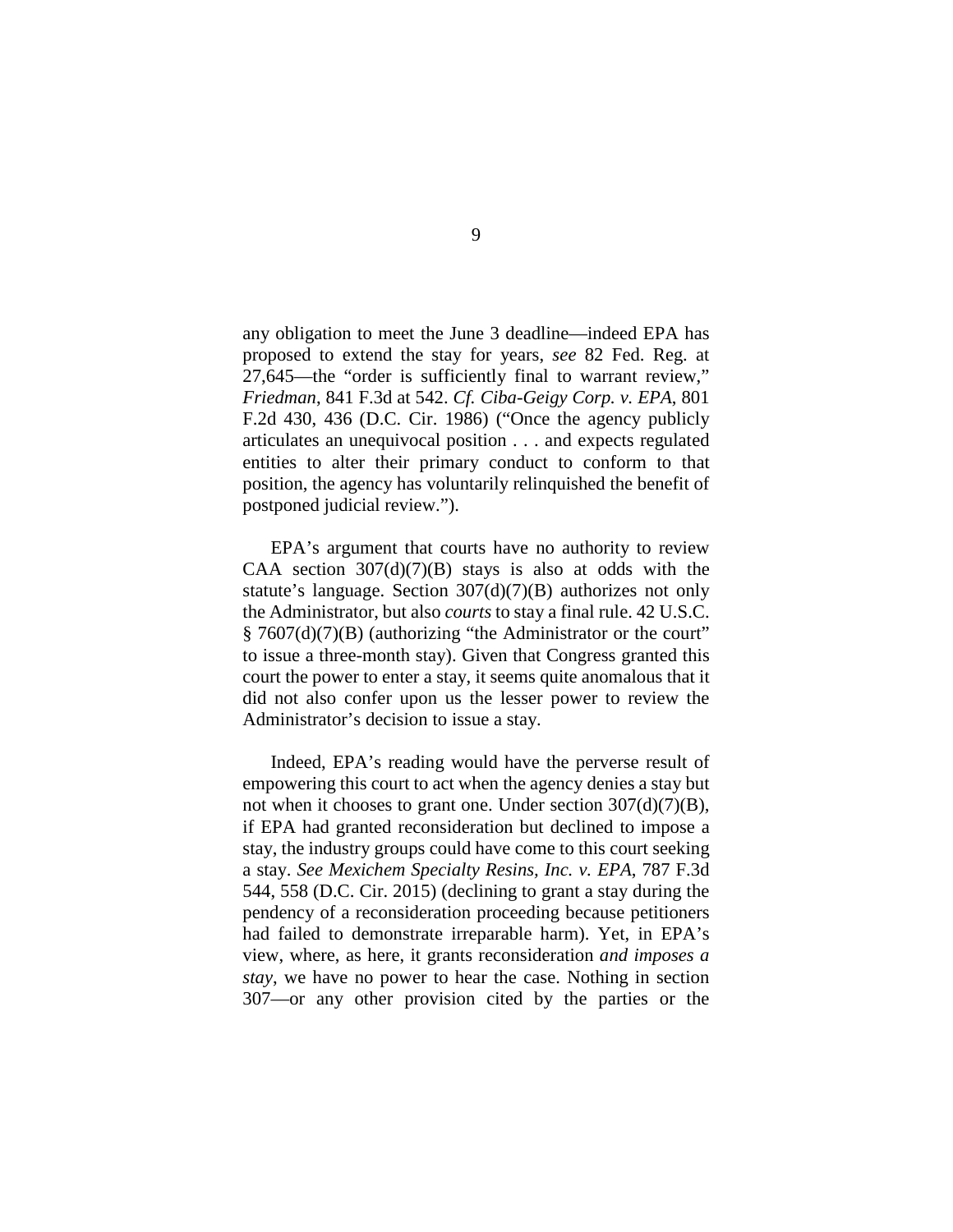dissent—suggests that this court's jurisdiction turns on whether EPA grants as opposed to denies a stay.

EPA and Industry Intervenors argue that Environmental Petitioners' motion amounts to a collateral attack on the underlying reconsideration proceeding. *See also* Dissent at 4. But CAA section 307(d)(7)(B) expressly links EPA's power to stay a final rule to the two requirements for mandatory reconsideration, *i.e.*, that it was "impracticable to raise" an objection during the public comment period and the objection is "of central relevance to the outcome of the rule." Only when these two conditions are met does the statute authorize the Administrator to stay a lawfully promulgated final rule. Accordingly, to determine whether the stay was lawful—that is, to assess EPA's final action—we must consider whether the agency met the statutory requirements for reconsideration. In other words, although absent a stay we would have no authority to review the agency's decision to grant reconsideration, because EPA chose to impose a stay suspending the rule's compliance deadlines, we must review its reconsideration decision to determine whether the stay was authorized under section  $307(d)(7)(B)$ .

### **III.**

Environmental Petitioners seek two types of relief: a "judicial stay" of EPA's administrative stay, and in the alternative, "summary disposition and vacatur" of EPA's stay "because the stay is clearly unlawful." Environmental Petitioners' Mot. 1. To consider the former, we would have to assess Environmental Petitioners' motion under the four-factor standard for a stay pending judicial review: "(1) whether the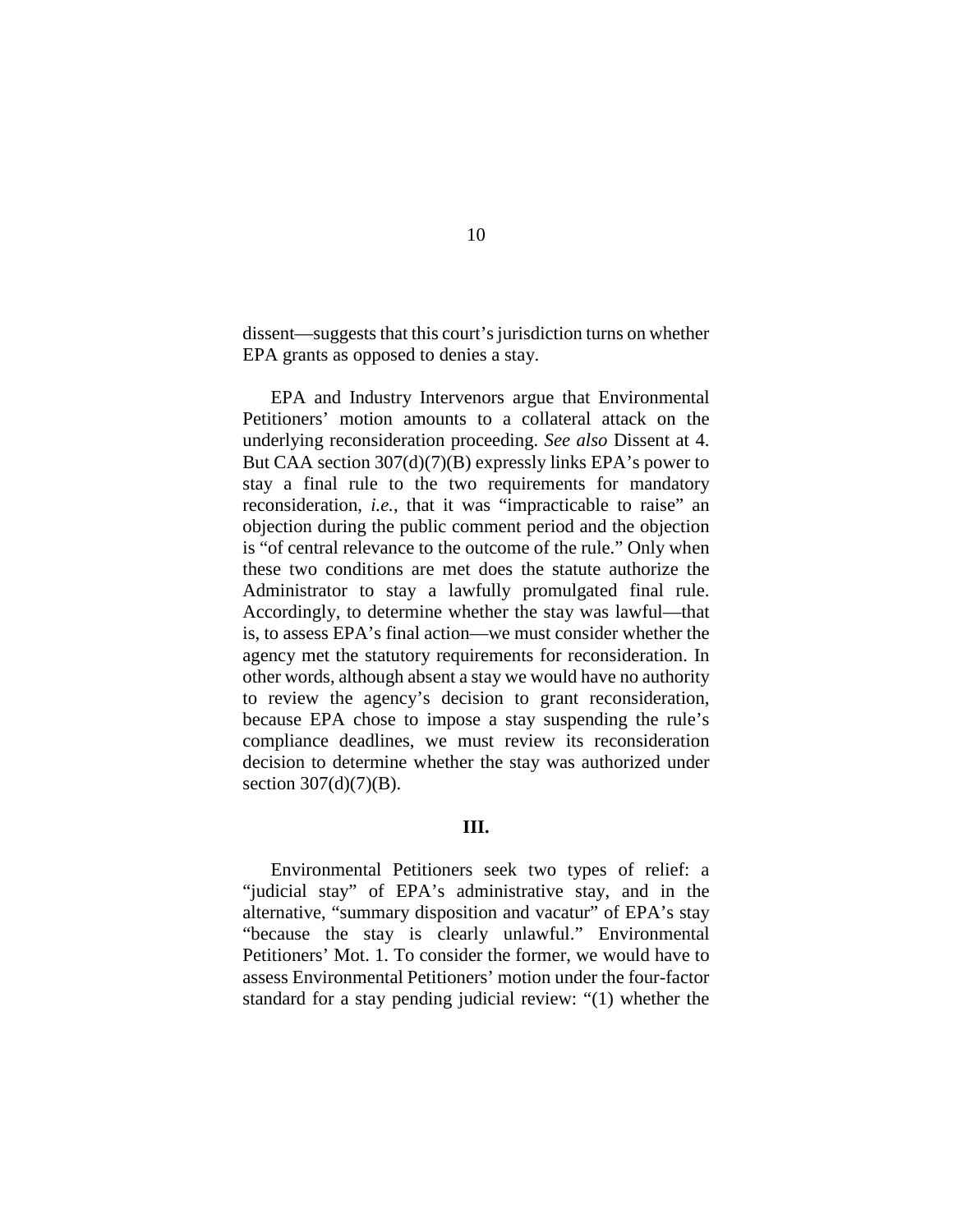stay applicant has made a strong showing that he is likely to succeed on the merits; (2) whether the applicant will be irreparably injured absent a stay; (3) whether issuance of the stay will substantially injure the other parties interested in the proceeding; and (4) where the public interest lies." *Nken v. Holder*, 556 U.S. 418, 434 (2009) (citation omitted).

For reasons explained below, however, we agree with Environmental Petitioners that the 90-day stay was unauthorized by section  $307(d)(7)(B)$  and was thus unreasonable. Accordingly, we have no need to consider the criteria for a stay pending judicial review. *Cf. United States Association of Reptile Keepers, Inc. v. Zinke*, 852 F.3d 1131, 1135 (D.C. Cir. 2017) ("When . . . the ruling under review rests solely on a premise as to the applicable rule of law, and the facts are established or of no controlling relevance, we may resolve the merits even though the appeal is from the entry of a preliminary injunction." (citation and internal quotation marks omitted)). We shall therefore vacate the stay as "arbitrary, capricious, [and] in excess of statutory . . . authority." 42 U.S.C. § 7607(d)(9)(A), (C).

## **A.**

Defending the stay, EPA repeatedly invokes its "broad discretion" to reconsider its own rules. EPA Opp. 6. Agencies obviously have broad discretion to reconsider a regulation at any time. To do so, however, they must comply with the Administrative Procedure Act (APA), including its requirements for notice and comment. 5 U.S.C. § 553; *see Perez v. Mortgage Bankers Association*, 135 S. Ct. 1199, 1206 (2015) ("[T]he D.C. Circuit correctly read § 1 of the APA to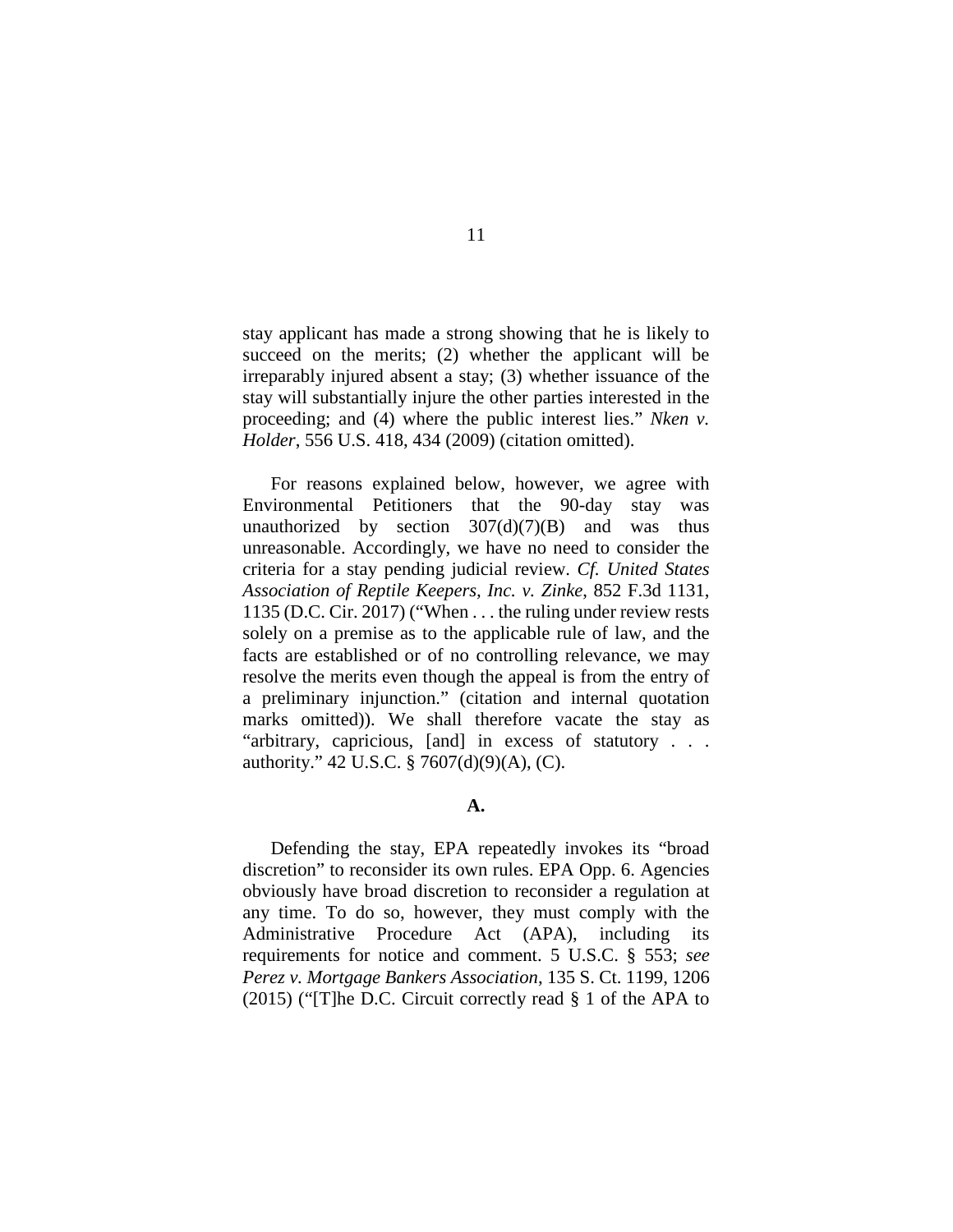mandate that agencies use the same procedures when they amend or repeal a rule as they used to issue the rule in the first instance."). As we have explained, "an agency issuing a legislative rule is itself bound by the rule until that rule is amended or revoked" and "may not alter [such a rule] without notice and comment." *National Family Planning and Reproductive Health Association, Inc. v. Sullivan*, 979 F.2d 227, 234 (D.C. Cir. 1992).

EPA argues that it nonetheless has "inherent authority" to "issue a brief stay" of a final rule—that is, not to enforce a lawfully issued final rule—while it reconsiders it. *See* EPA Opp. 6, 10, 13. This argument suffers from two fundamental flaws.

First, EPA cites nothing for the proposition that it has such authority, and for good reason: as we have made clear, it is "axiomatic" that "administrative agencies may act only pursuant to authority delegated to them by Congress." *Verizon v. FCC*, 740 F.3d 623, 632 (D.C. Cir. 2014) (alteration and citations omitted); *see Natural Resources Defense Council v. Abraham*, 355 F.3d 179, 202 (2d Cir. 2004) (rejecting the contention that the Department of Energy had "inherent power" to suspend a duly promulgated rule where no statute conferred such authority and contrasting the Energy Policy and Conservation Act with the reconsideration provision in the Clean Air Act at 42 U.S.C. § 7607(d)(7)(B)). Accordingly, EPA must point to something in either the Clean Air Act or the APA that gives it authority to stay the methane rule, and as we explain below, the only provision it cites—CAA section  $307(d)(7)(B)$ —confers no such authority.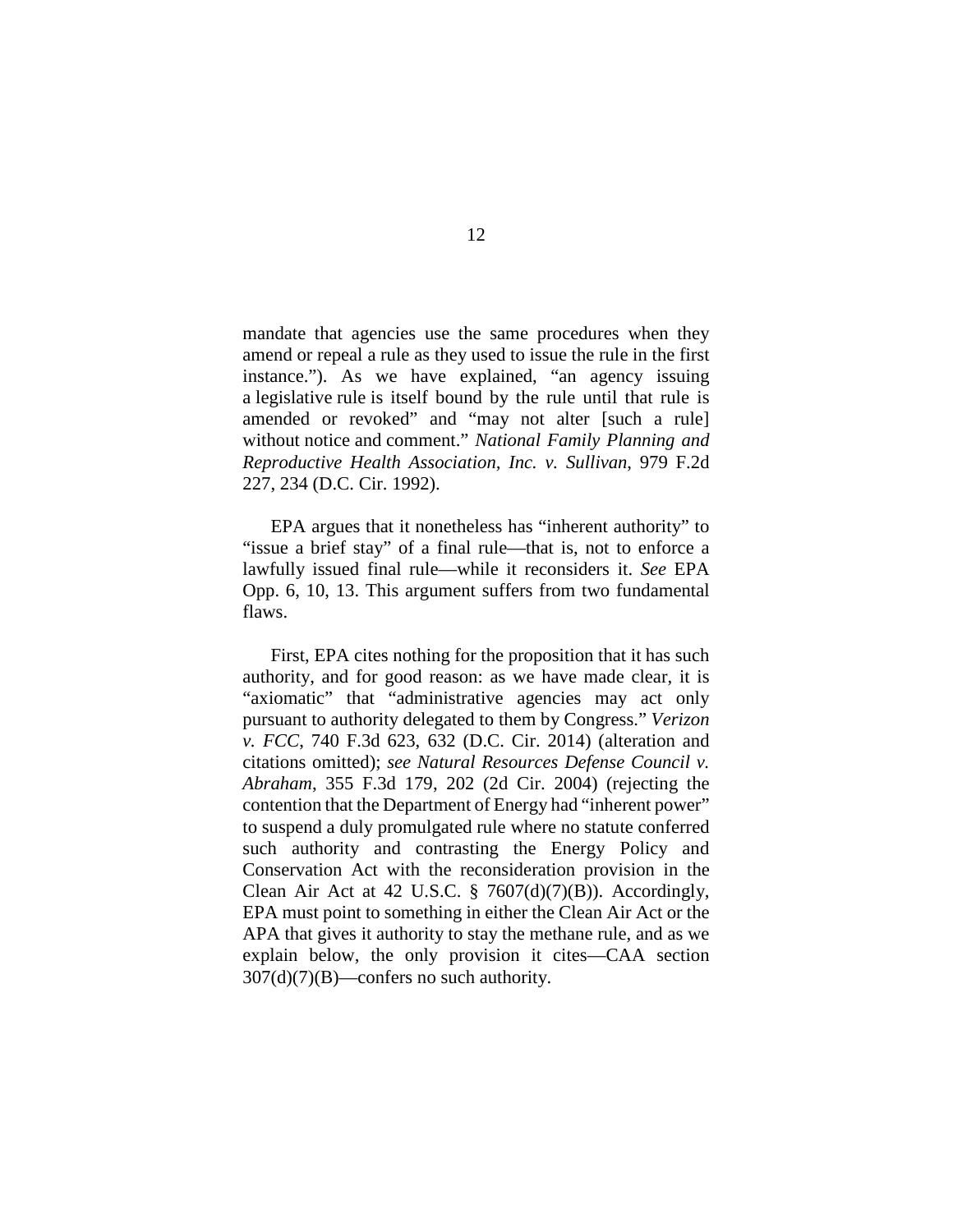Second, when EPA granted reconsideration and imposed the stay of the methane rule, it did not rely on its so-called inherent authority. *See Securities & Exchange Commission v. Chenery Corp.*, 332 U.S. 194, 196 (1947) ("[A] reviewing court . . . must judge the propriety of [agency] action solely by the grounds invoked by the agency" when it acted). Instead, EPA expressly acted "pursuant to section  $307(d)(7)(B)$  of the CAA," 82 Fed. Reg. at 25,732, which clearly delineates when stays are authorized. As noted above, that section empowers EPA to stay a final rule if a petitioner demonstrates impracticability and central relevance, the two requirements for mandatory reconsideration.

EPA insists that "the statutory text [of section 307] suggests that Congress did not intend to cabin EPA's authority to issue a stay to only those circumstances where EPA is *mandated* to convene reconsideration proceedings . . . ." EPA Opp. 12 (emphasis in original). The language of section  $307(d)(7)(B)$  is to the contrary: it authorizes the agency to grant a stay during "such reconsideration," a term that quite obviously refers back to the reconsideration that EPA "shall" undertake when someone presents an objection of "central relevance" that was "impracticable" to raise during the period for public comment. 42 U.S.C. § 7607(d)(7)(b).

#### **B.**

Under CAA section  $307(d)(7)(B)$ , then, the stay EPA imposed is lawful only if reconsideration was mandatory. Accordingly, the question before us is whether the industry groups that sought a stay of the methane rule met the two requirements for mandatory reconsideration.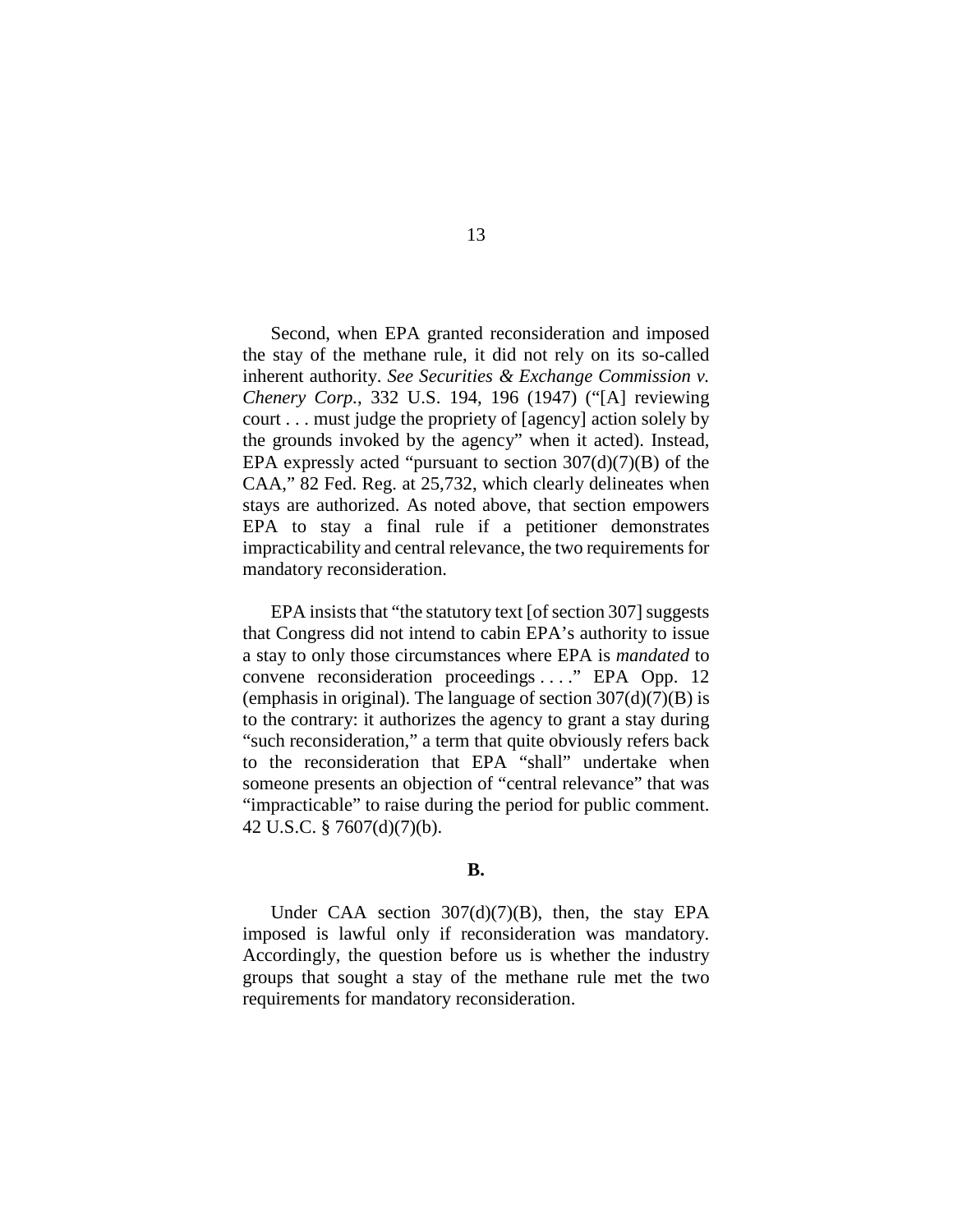The parties disagree about the appropriate standard of review for considering this issue. EPA argues that its view of whether it was "impracticable" to object during the notice and comment period is subject to arbitrary and capricious review. *See* EPA Opp. 5. For their part, Environmental Petitioners argue that "[l]imited deference on these notice questions makes sense" because "EPA has no greater expertise than this [c]ourt in determining whether a certain issue was impracticable to raise during the comment period." Environmental Petitioners' Reply 7 (internal quotation marks omitted). We need not resolve this dispute, however, because EPA's decision to stay the methane rule was arbitrary and capricious—that is, unlawful even under the more deferential standard.

We begin—and ultimately end—with impracticability. Environmental Petitioners and EPA agree that this issue turns on whether industry groups had an opportunity to raise their objections during the comment period, which in turn depends on whether the NPRM provided adequate notice of the final methane rule. This case hinges, then, on whether the final rule was a logical outgrowth of the NPRM. A final rule is the "logical outgrowth" of a proposed rule if "interested parties should have anticipated that the change was possible, and thus reasonably should have filed their comments on the subject during the notice-and-comment period." *CSX Transportation, Inc. v. Surface Transportation Board*, 584 F.3d 1076, 1080 (D.C. Cir. 2009) (citation and internal quotation marks omitted). A final rule "fails the logical outgrowth test" if "interested parties would have had to divine the agency's unspoken thoughts, because the final rule was surprisingly distant from the proposed rule." *Id.* (citations and alterations omitted).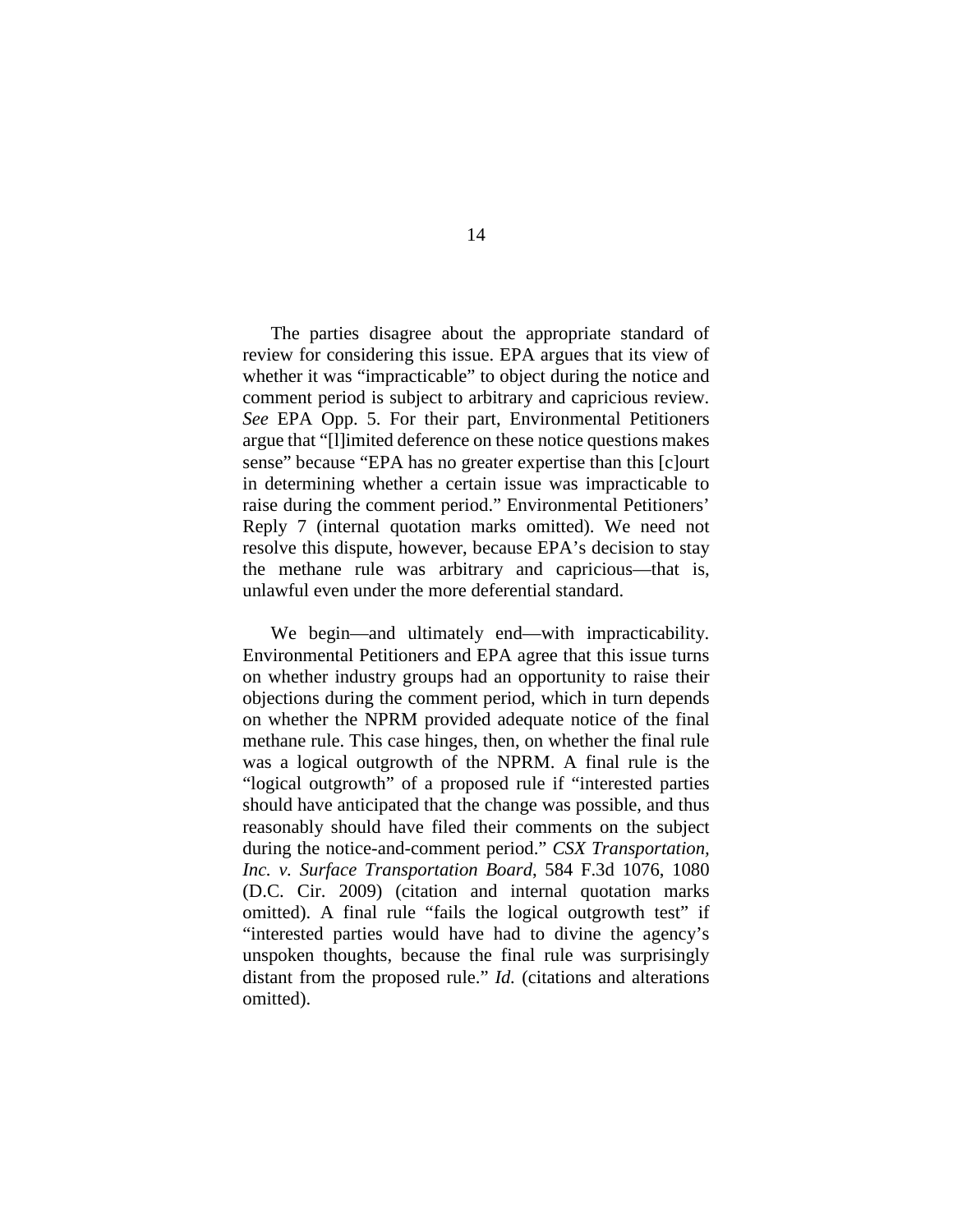EPA granted reconsideration and stayed the emissions standards on four grounds: (1) industry groups had no opportunity to object to provisions concerning "low production well sites," (2) the final rule included a process for demonstrating "alternative means" of compliance that was not in the NPRM, (3) without adequate notice or consideration of costs, the final rule required "certification by a professional engineer" that regulated entities had a proper closed vent system, and (4) without adequate notice, the final rule predicated an exemption from regulation for "well site pneumatic pumps" on a professional engineer's certification that "it is technically infeasible to route the pneumatic pump to a control device or a process." 82 Fed. Reg. at 25,731–32. An examination of the record demonstrates that each of these statements is inaccurate and thus unreasonable.

### **Low-Production Wells**

The final rule subjects low-production wells to fugitive emissions requirements. 81 Fed. Reg. at 35,856. After EPA promulgated the rule, industry groups petitioned for reconsideration, arguing that the agency should have exempted such wells from regulation. *See, e.g.*, API Reconsideration Request, at 12. One group, IPAA, also argued that the lowproduction well provision conflicted with EPA's definition of when an existing well site has been "modifi[ed]." IPAA, Request for Administrative Reconsideration, at 6 (Aug. 2, 2016) ("IPAA Reconsideration Request").

When EPA granted reconsideration and imposed the stay, however, it invoked a wholly different rationale: acting pursuant to CAA section  $307(d)(7)(B)$ , EPA concluded that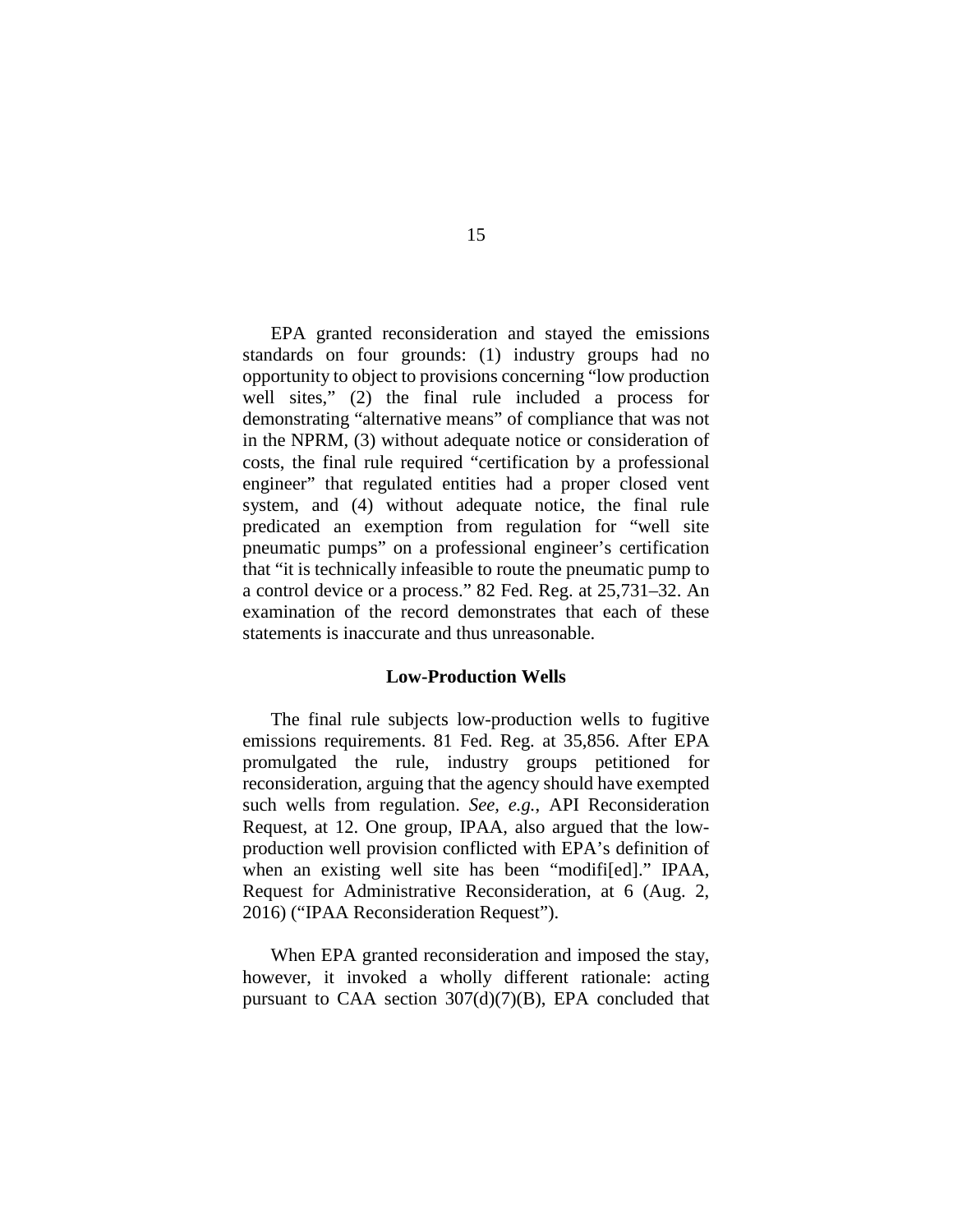"the final rule differs significantly from what was proposed in that it requires these well sites to comply with the fugitive emissions requirements based on information and [a] rationale not presented for public comment during the proposal stage." 82 Fed. Reg. 25,731. EPA, in other words, justified the stay on the ground that the final rule failed the logical outgrowth test.

Although it is true that the NPRM for the final methane rule proposed to *exclude* low-production well sites, EPA and Industry Intervenors ignore the fact that the notice went on to solicit comment on whether such an exclusion would be warranted. The NPRM states: "To more fully evaluate the exclusion, we solicit comment on the air emissions associated with low production wells . . . . [W]e solicit comment on the relationship between production and fugitive emissions over time." 80 Fed. Reg. 56,639 (Sept. 18, 2015). The NPRM also states that EPA "solicit[s] comment on whether [it] should include low production well sites for fugitive emissions and *if these types of well sites are not excluded*, should they have a less frequent monitoring requirement." *Id.* (emphasis added).

Many regulated entities responded with comments, including the industry groups that later sought reconsideration. *See, e.g.*, API, Comments on EPA's NSPS for the Oil and Natural Gas Sector, at 103 (Dec. 4, 2015) ("API Comments"). API, for instance, submitted extensive comments on lowproduction wells, noting its support for an exemption and clarifying that "fugitive emissions [from such wells] do not correlate to production." *Id.*

Responding to these comments in the final rule, EPA explained that it had decided not to exempt low-production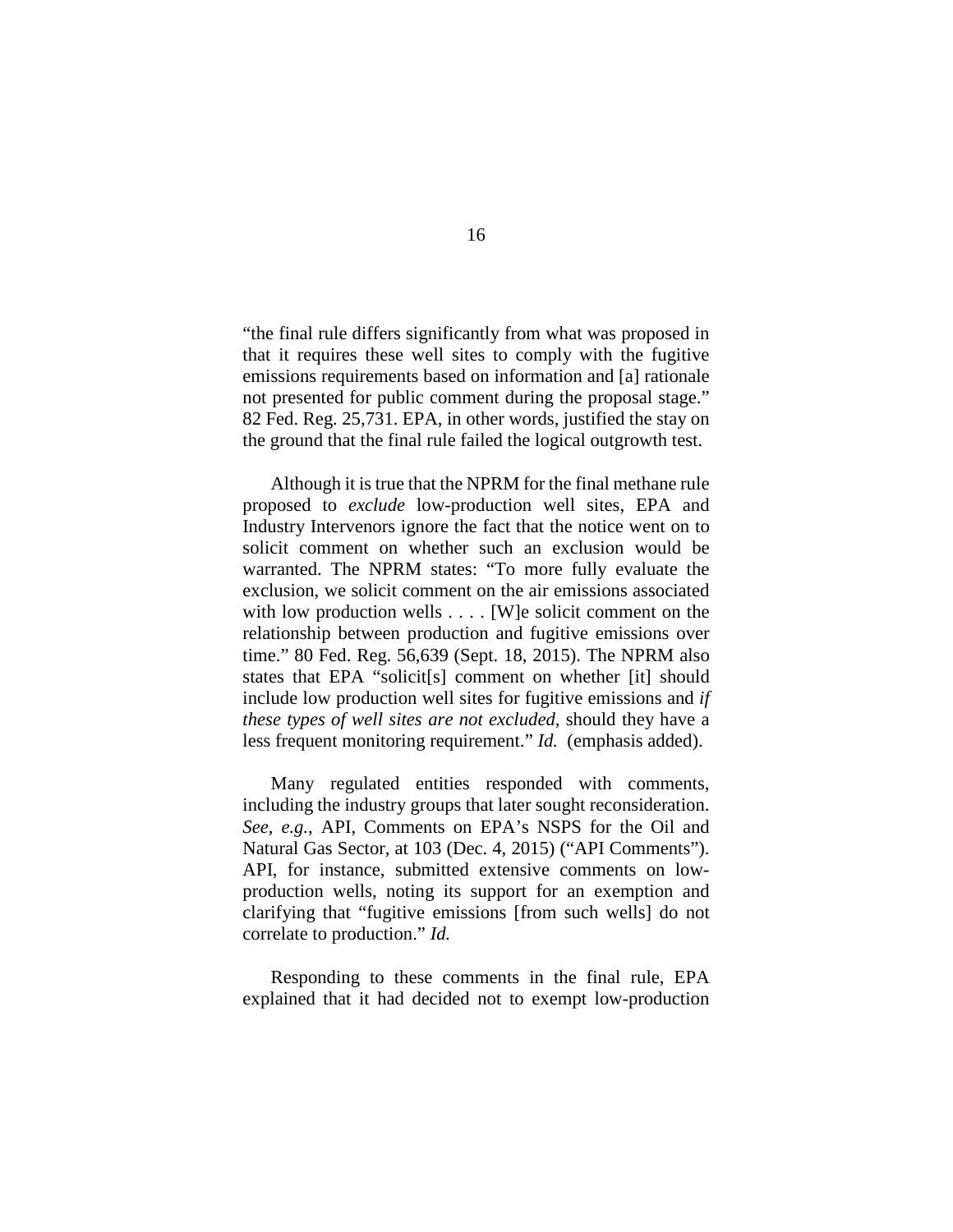wells because, among other reasons, "[i]n discussions with us, stakeholders indicated that well site fugitive emissions are not correlated with levels of production, but rather based on the number of pieces of equipment and components." 81 Fed. Reg. at 35,856. The final rule thus responded directly to comments and information EPA now claims it was impracticable for industry groups to have presented.

Perhaps sensing the flimsiness of its claim that regulated entities had no opportunity to comment on low-production wells, EPA argues that the stay was also warranted because the low-production well provision is inconsistent with the rule's definition of well "modification." EPA Opp. 17–18. As noted above, this was one of IPAA's arguments for reconsideration. *See supra* 15. It was not, however, the rationale on which EPA relied when it granted reconsideration and stayed the rule. EPA cannot now justify its action on a rationale it failed to invoke when it imposed the stay. *See Chenery*, 332 U.S. at 196.

#### **Alternative Means of Compliance**

The final rule permits regulated entities to demonstrate that they comply with emissions regulations by alternative means, and thus, ought not be subject to the rule. Specifically, the rule provides that regulated entities may "submit an application requesting that the EPA approve certain state requirement [*sic*] as 'alternative means of emission limitations' under the NSPS . . . ." 81 Fed. Reg. at 35,871. The rule then lays out the process for filing such applications. *Id.*; *see also* 40 C.F.R. § 60.5398a.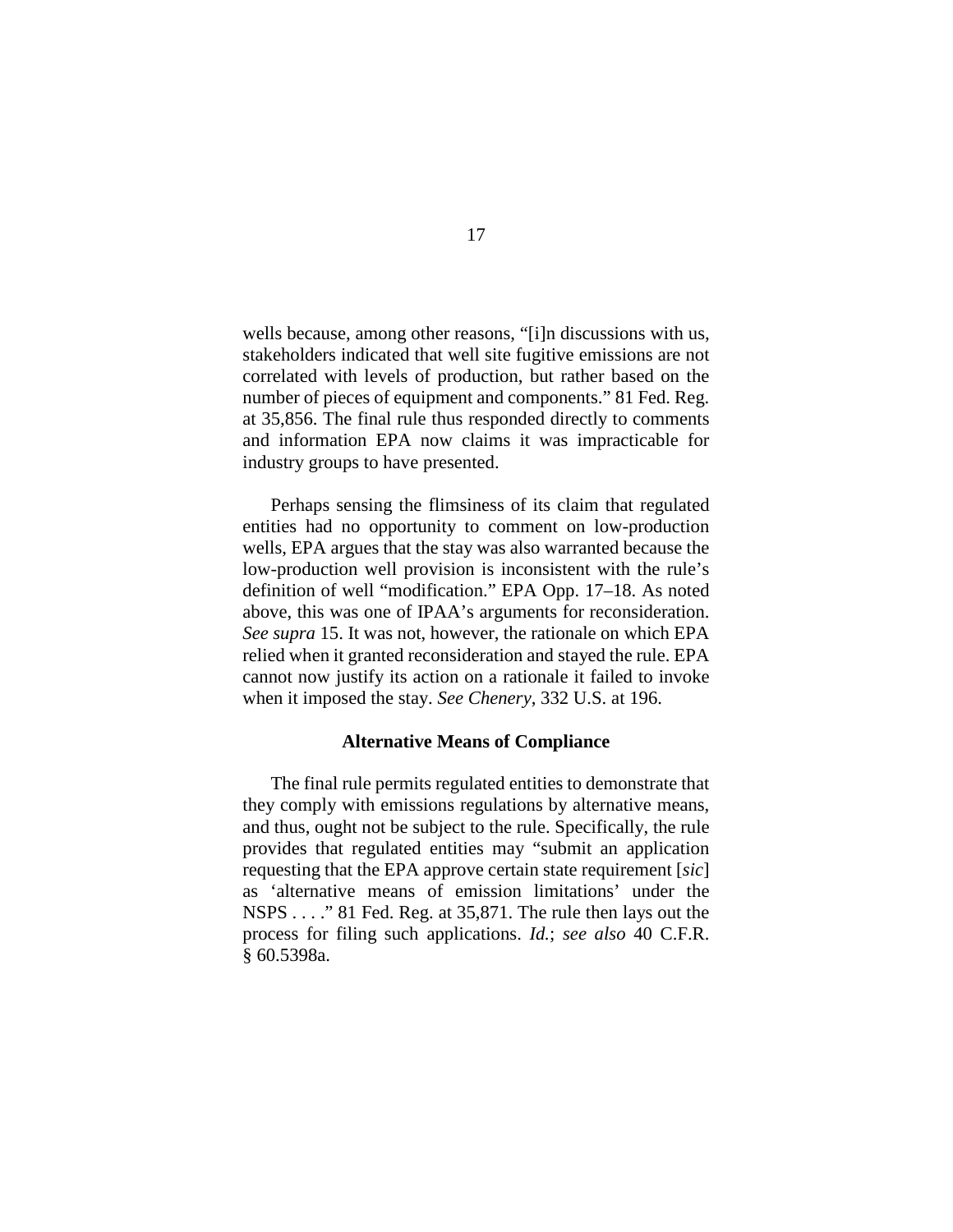After the rule was promulgated, TXOGA requested reconsideration of the process "for determining State Equivalency," *i.e*., the alternative-means process. Administrative Petition for Reconsideration by the Texas Oil and Gas Association, No. EPA-HQ-OAR-2010-0505, at 2–3 (Aug. 2, 2016). EPA granted this request and stayed the rule on the ground that the alternative-means "process and criteria were included in the [final] 2016 Rule without having been proposed for notice and comment." 82 Fed. Reg. at 25,731.

In the NPRM, however, EPA expressly solicited "comments on criteria we can use to determine whether and under what conditions all new or modified well sites operating under corporate fugitive monitoring programs can be deemed to be meeting the equivalent of the NSPS standards . . . ." 80 Fed. Reg. at 56,638. The NPRM continued: "We also solicit comment on how to address *enforceability* of such alternative approaches . . . ." *Id.* (emphasis added). In response, industry groups commented on the issue, and API specifically requested a "streamlined approval process" for deeming regulated entities compliant by alternative means. API Comments at 138. The final rule adopted just such a process.

Here, too, the final rule was a logical outgrowth of the NPRM. No regulated entity had to "divine the agency's unspoken thoughts," *CSX Transportation*, 584 F.3d at 1080 (alteration omitted), in order to comment on the "alternative means" approval process. To the contrary, we know that affected parties anticipated the final rule because they expressly requested a streamlined approval process and commented on its contours.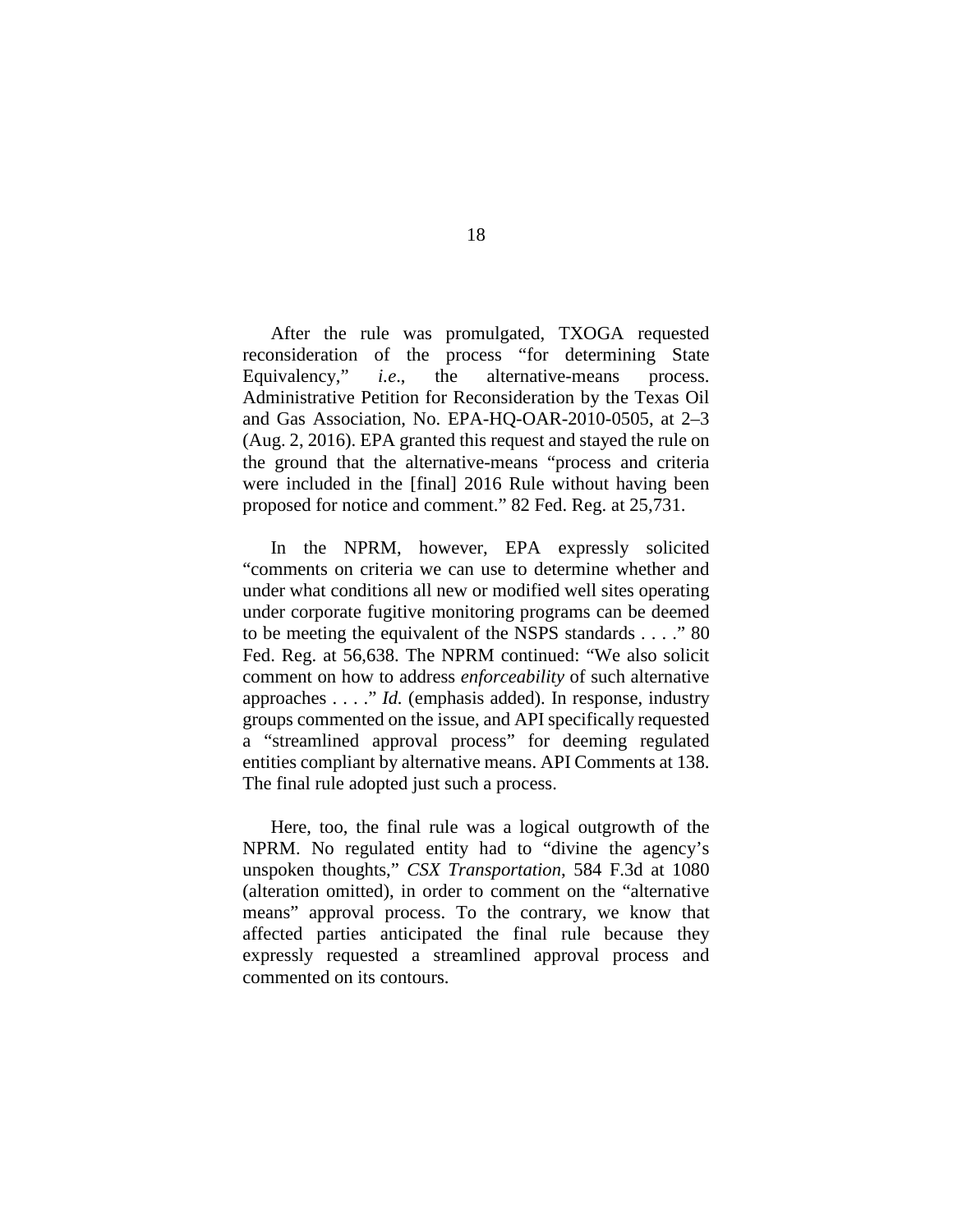## **Vent System Certification**

The final rule requires regulated entities to obtain "certification by a qualified professional engineer [PE] that the closed vent system is properly designed . . . ." 81 Fed. Reg. at 35,871. API sought reconsideration on the grounds that "[t]he provisions [for] PE certification were not included in the proposed rule" and API was therefore unable "to raise an objection during the public comment period." API Reconsideration Request, at 1. Agreeing with API, EPA granted reconsideration because the agency "had not analyzed the costs associated with the PE certification requirement" before promulgating the rule, making it "impracticable for petitioners to provide meaningful comments during the comment period on whether the improved environmental performance this requirement may achieve justifies the associated costs and other compliance burden[s]." 82 Fed. Reg. at 25,732.

Yet again, even a brief scan of the record demonstrates the inaccuracy of EPA's statements. The NPRM "request[s] comment as to whether [EPA] should specify criteria by which the PE verifies that the closed vent system is designed to accommodate all streams routed to the facility's control system . . . ." 80 Fed. Reg. at 56,649. In the very next line, the NPRM "request[s] comment as to what types of cost-effective pressure monitoring systems can be utilized to ensure" proper design of closed vent systems. *Id.* The NPRM also includes a lengthy discussion of the "costs and benefits" of the rule. *Id.* at 56,596–97.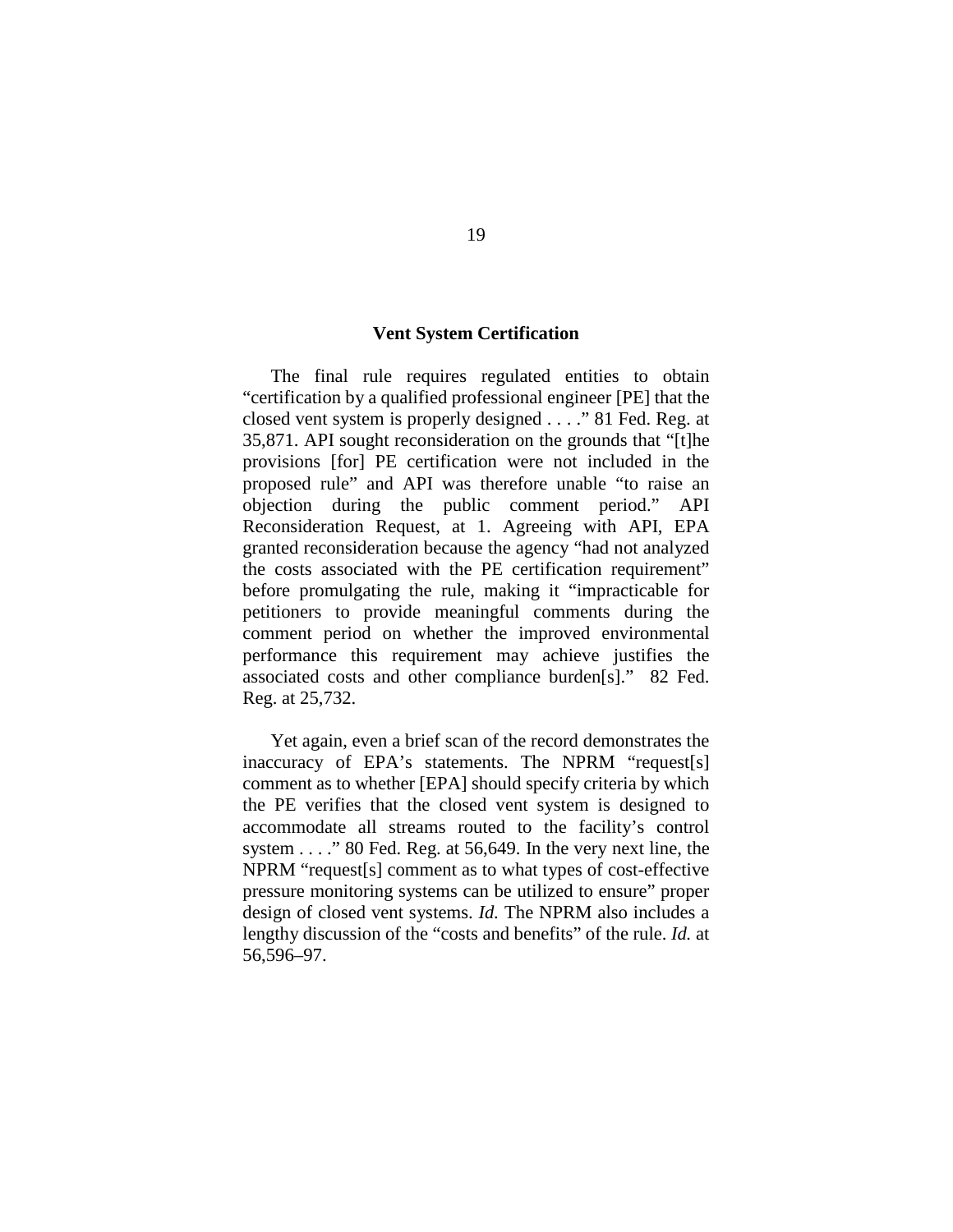In response, industry groups submitted many comments on the PE certification requirement. API itself commented that requiring a PE to review vent system design was "unnecessary" because "[o]il and natural gas company engineering staff . . . are able to design systems effectively." API Comments at 48– 49. API also expressed concern about the burden the PE requirement would impose on regulated parties, *id.* at 49, and argued that the certification requirement was an effort to shift the cost of enforcement from EPA to the industry, *id.* at 48. Separately, IPAA commented that the entire rule's "increased record-keeping and reporting requirements" imposed unreasonable costs on regulated parties. IPAA & American Exploration & Production Council, Comments for Three Regulatory Proposals, at 28 (Dec. 4, 2015).

These comments demonstrate that industry groups had an opportunity to express their views on PE certification of vent systems, including the rule's costs. As noted above, the NPRM not only sought comment on types of "cost-effective" measures for vent system design, 80 Fed. Reg. at 56,649, but it also included an analysis of the entire rule's costs and benefits, *id*. at 56,596–97. Had commenters been concerned about the cost of PE certification of vent systems, they could have argued that the cost-benefit analysis failed to address that specific provision of the regulation. It was thus entirely practicable for industry groups to lodge their objections to the PE certification requirement during the comment period.

#### **Pneumatic Pumps**

Finally, the 2016 rule exempts well-site pneumatic pumps from the final rule so long as a professional engineer has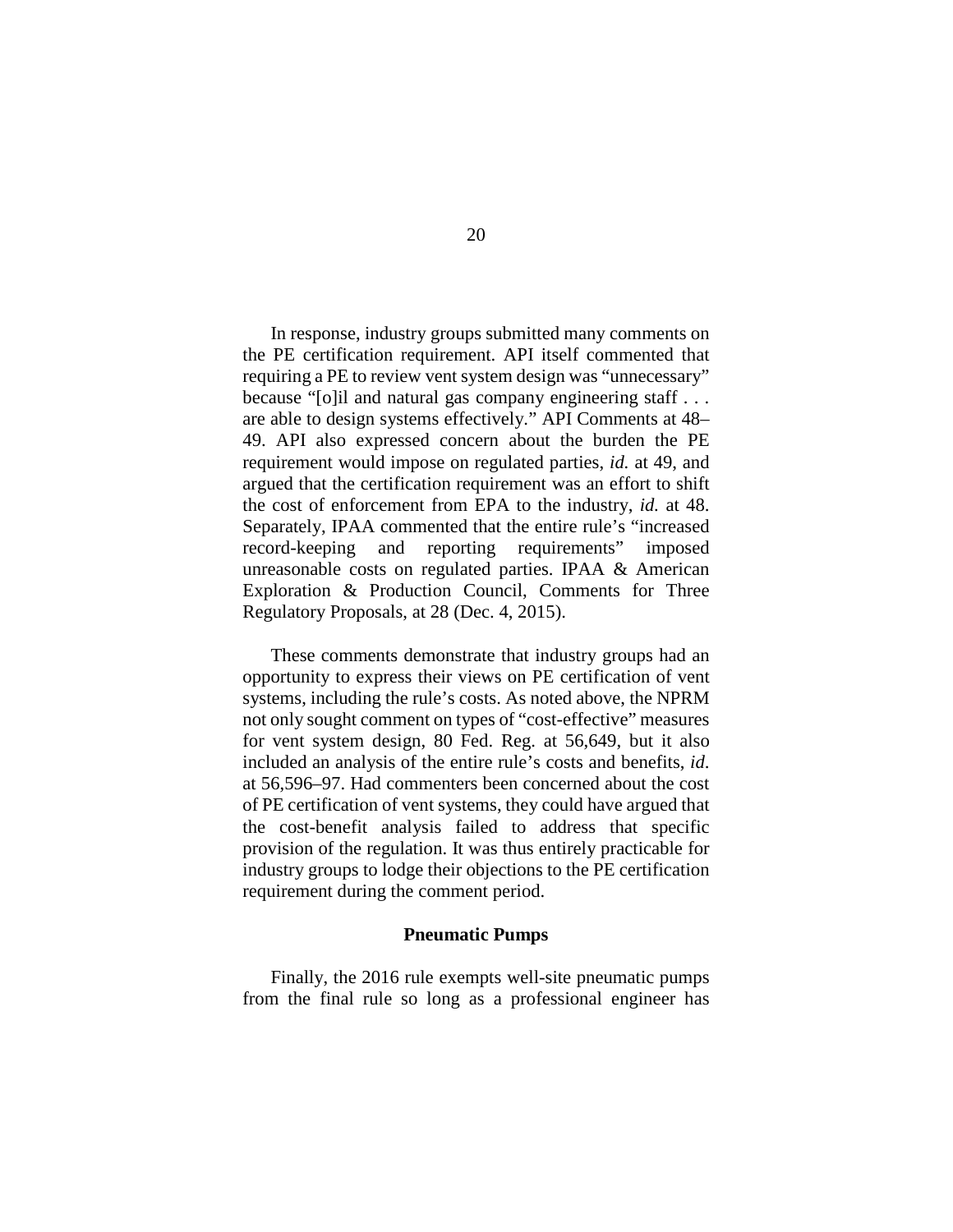certified that it is "technically infeasible to capture and route pneumatic pump emissions to a control device or process . . . ." 81 Fed. Reg. at 35,850. The rule explained that this exemption would not apply to "entirely new" facilities because "circumstances that could otherwise make control of a pneumatic pump technically infeasible at an existing location can be addressed in the site's design and construction." *Id.*

In its petition for reconsideration, IPAA objected to the idea that a professional engineer must certify "technical infeasibility," arguing that the final rule "added a variety of requirements associated with 'technical infeasibility' that were not purposed [*sic*] or even mentioned in the proposed rule." IPAA Reconsideration Request at 7. API mounted a similar objection to the pneumatic pump exemption, arguing that it had "no opportunity to comment" on the distinction between new construction sites (known as "greenfield" sites) and older emissions sites ("brownfield" sites). *See* API Reconsideration Request at 2.

Embracing these arguments, EPA granted reconsideration on the ground that it had never "propose[d] or otherwise suggest[ed] exempting well site pneumatic pumps from emission control based on such [PE] certification." 82 Fed. Reg. at 25,732. EPA added that the specific details of the exemption, including the distinction between old and new sites, "were included . . . without having been proposed for notice and comment." *Id.* 

After proposing that a professional engineer certify regulated entities' closed vent systems, the NPRM states that operators of oil and natural gas facilities must also "connect the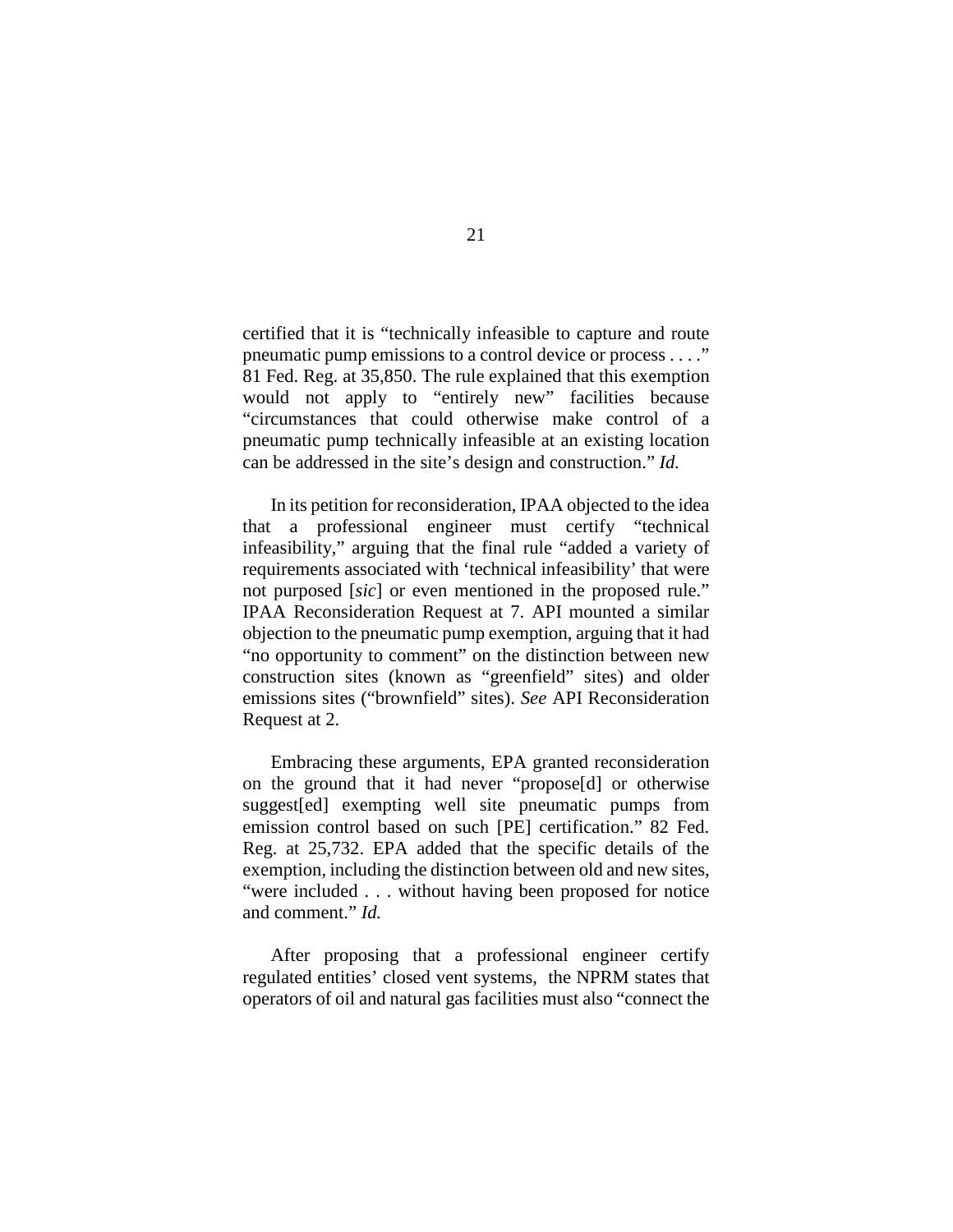pneumatic pump affected facility through a closed vent system . . . ." 80 Fed. Reg. at 56,649, 56,666. In response, API submitted extensive comments on the challenges of connecting pneumatic pumps to "an existing control device." API Comments at 78. API explained that given the design of many *existing* sites, the pneumatic pump requirement was "not technically feasible." *Id.* Accordingly, API expressly requested that EPA "provide [an] exclusion in the rule such that routing a pneumatic pump affected source to an existing control device or closed vent system is not required *if it is not technically feasible* . . . ." *Id.* (emphasis added). The comment continued: "If needed, EPA could provide provisions in the rule for an operator to make *an engineering determination* that an existing control device cannot technically handle the additional gas from a pneumatic pump affected source exhaust, document this determination, and make such a determination available for inspection by EPA or other competent authority." *Id*. (emphasis added). API, in other words, proposed precisely the technical infeasibility language EPA adopted in the final rule, suggested that an engineer certify technical infeasibility, and justified its proposed exemption based on a lengthy description of why existing sites were not designed to "handle" EPA's proposal. *Id.*

Given this, it was perfectly logical for EPA to adopt an exception to its proposed rule that requires a professional engineer's certification of infeasibility, and to limit that exception to sites that had already been designed in a way that made compliance infeasible. The record thus belies EPA's claim that no industry group had an opportunity to comment on the "scope and parameters" of the pneumatic pump exemption. EPA Opp. 22.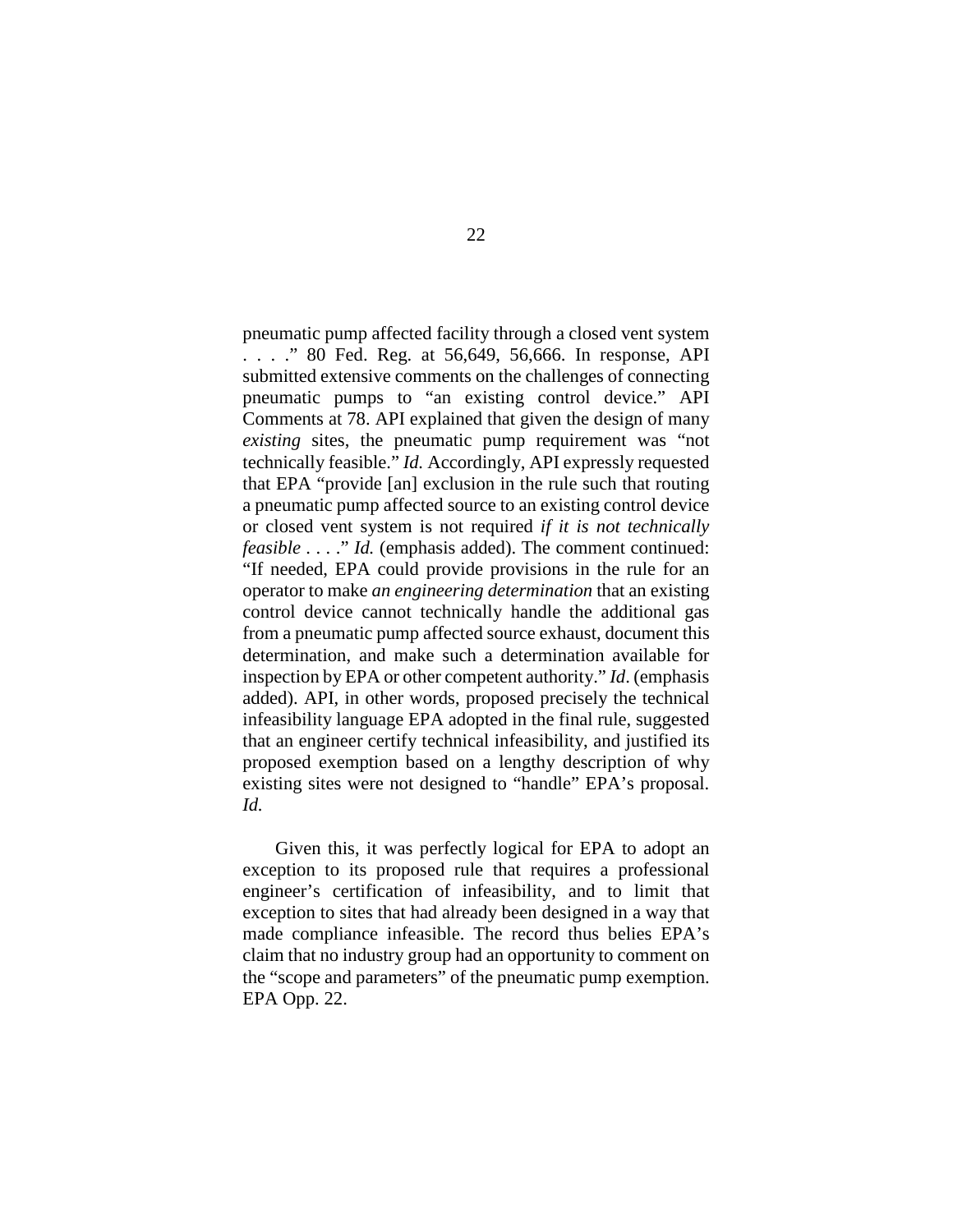#### **IV.**

The administrative record thus makes clear that industry groups had ample opportunity to comment on all four issues on which EPA granted reconsideration, and indeed, that in several instances the agency incorporated those comments directly into the final rule. Because it was thus not "impracticable" for industry groups to have raised such objections during the notice and comment period, CAA section 307(d)(7)(B) did not require reconsideration and did not authorize the stay. EPA's decision to impose a stay, in other words, was "arbitrary, capricious, [and] . . . in excess of [its] . . . statutory . . . authority." 42 U.S.C. §  $7607(d)(9)(A)$ , (C). We shall therefore grant Environmental Petitioners' motion to vacate the stay.

We emphasize, however, that nothing in this opinion in any way limits EPA's authority to reconsider the final rule and to proceed with its June 16 NPRM. Although EPA had no section 307(d)(7)(B) *obligation* to reconsider the methane rule, it is free to do so as long as "the new policy is permissible under the statute . . , there are good reasons for it, and . . . the agency *believes* it to be better." *FCC v. Fox Television Stations, Inc.*, 556 U.S. 502, 515 (2009).

*So Ordered.*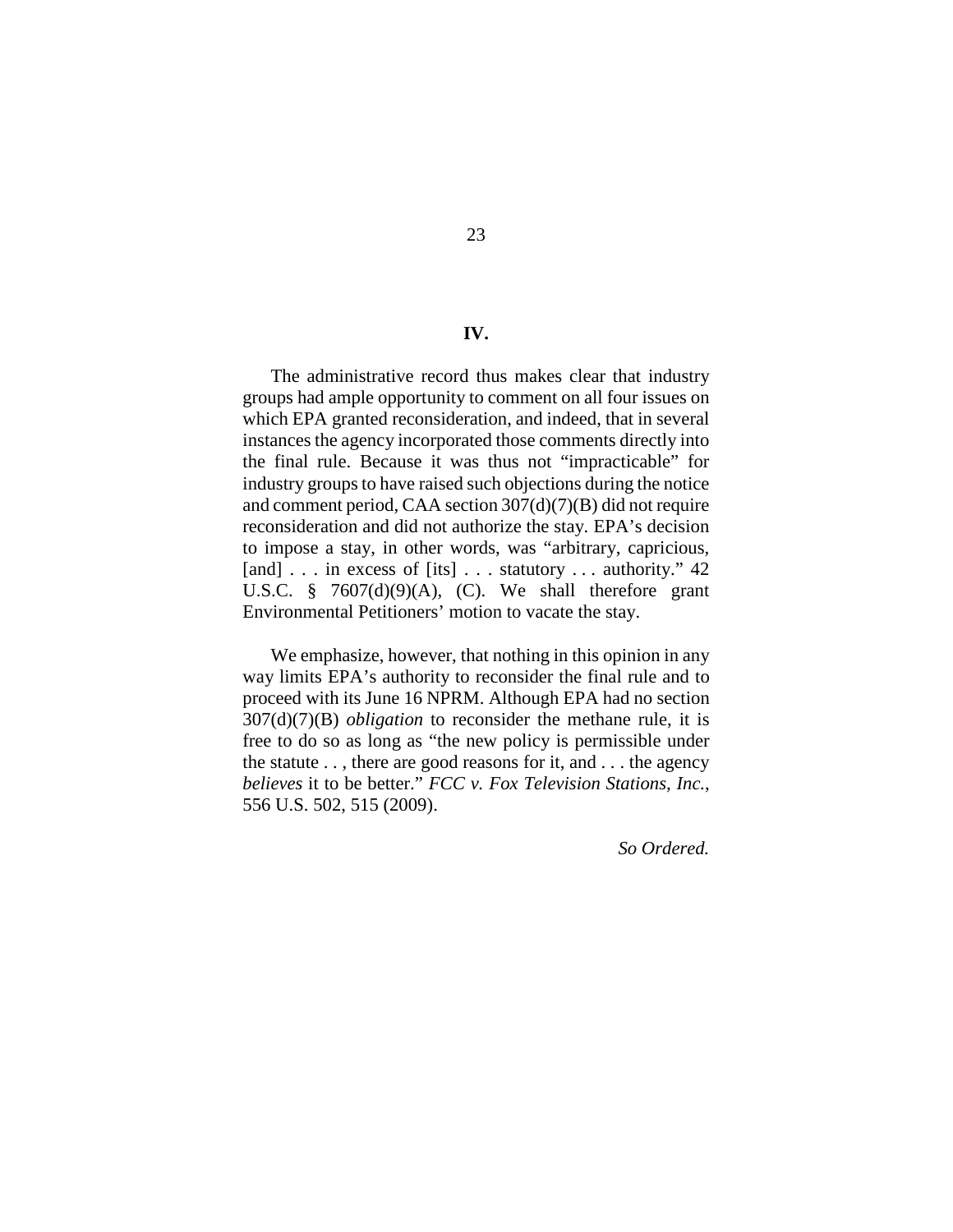BROWN, *Circuit Judge*, dissenting: My colleagues are quick to claim we have jurisdiction to hear this motion, but I disagree. While we presumptively possess jurisdiction over "final agency action," the Administrative Procedure Act deprives us of jurisdiction when, *inter alia*, "agency action is committed to agency discretion by law." *See* 5 U.S.C. § 701(a)(2). The Court acknowledges EPA's decision to grant reconsideration "is not reviewable final agency action" as it "merely begins a process that could culminate in no change to the rule." Op. 6. The Court further claims the Clean Air Act provision at issue here "expressly links EPA's power to stay a final rule to the two requirements for mandatory reconsideration . . . ." *Id.* at 10. Indeed it does. *See* 42 U.S.C. § 7607(d)(7)(B) ("Such reconsideration shall not postpone the effectiveness of the rule. The effectiveness of the rule may be stayed during such reconsideration, however, by the Administrator or the court for a period not to exceed three months.").<sup>[1](#page-23-0)</sup> Nevertheless, the Court concludes EPA's

<span id="page-23-0"></span> $1$  It is far from clear that designating the judiciary as an alternative forum to seek a stay, as the statute does, makes EPA action on stays subject to judicial review. *But see* Op. 9. The text's obvious reading is to give private parties power to seek a stay without having to ask the agency. Given the statutory context, this makes sense; an agency may not want to reconsider its rule, let alone stay its implementation to facilitate an undesired reconsideration. By establishing the judiciary as an alternative, the statute ensures stays result from factual warrant and not simply because the agency wills one. Even if the statute could be read to authorize judicial review of agency action on stays, there is no basis to conclude review extends beyond *denied* stays. A denied stay in this statutory context—reconsideration based on new grounds or grounds "impracticable" to raise during rulemaking—might be judicially reviewable for the same reason the denial of such reconsideration petitions are reviewable. *Cf. Sendra Corp. v. Magaw*, 111 F.3d 162, 166 (D.C. Cir. 1997) ("An agency's denial of a petition . . . for reconsideration is not itself subject to judicial review if the petition alleges only 'material error' in the agency's original decision. . . . On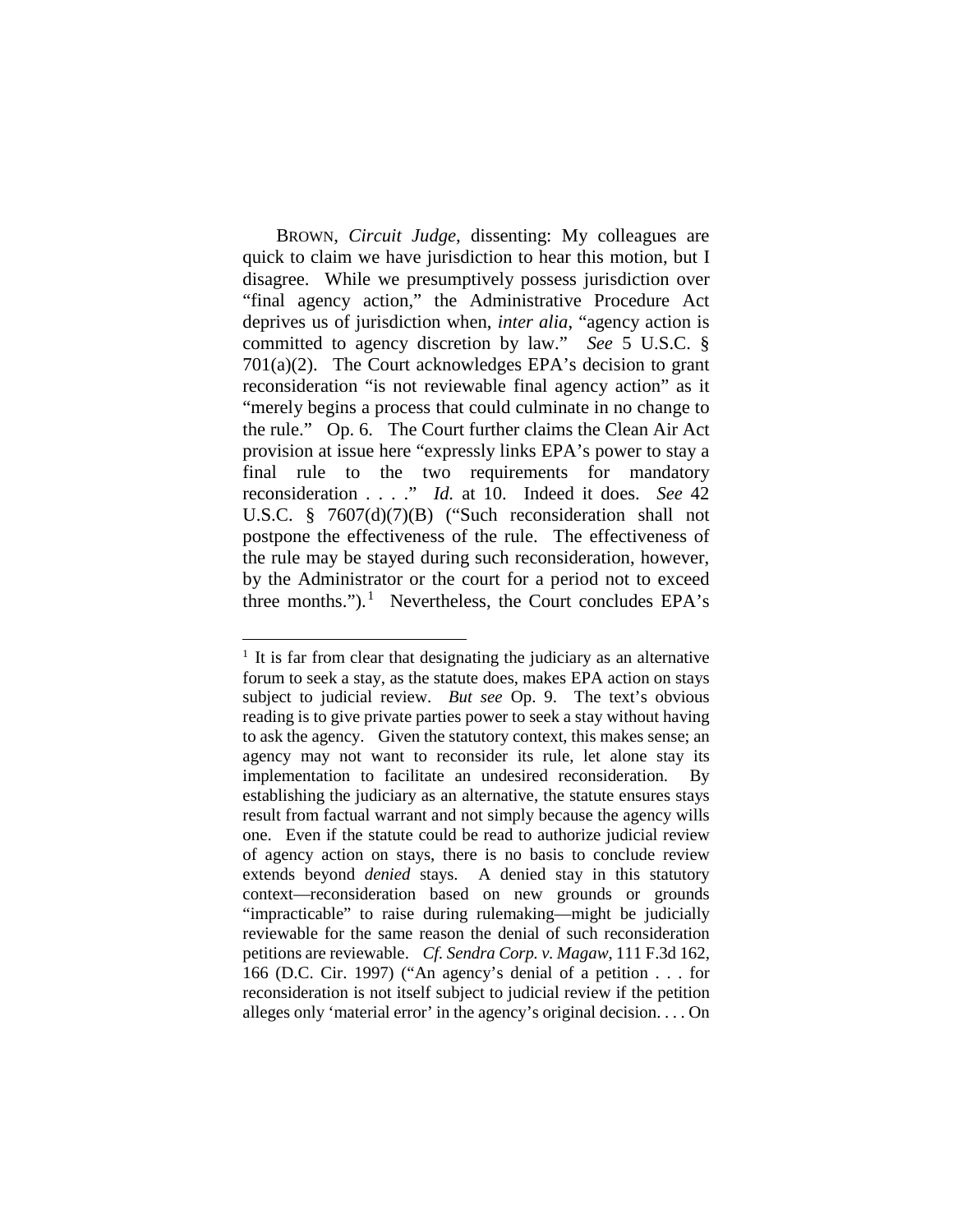decision to stay the rule pending reconsideration is subject to judicial review, claiming the stay is "final agency action" "with respect to" complying with the rule. *See* Op. 7. It also characterizes the stay as "essentially an order delaying the rule's effective date." *Id.* at 6. But hitting the pause button is the antithesis of ending the matter. The Court presumes a certain outcome from EPA's reconsideration, one that a stay alone gives us no basis to presume. A stay is, of course, "final" as to whether one must comply with the rule during reconsideration—just as a trial court's evidentiary determination is "final" until the time for appeal ripens. That some agency action resolves itself does not render it "final." If it did, every interlocutory action that leaves compliance to the discretion of the regulated party would justify judicial review. The stay is "essentially" nothing but a stay, and it does not qualify as "final agency action" under the two-part inquiry set forth by the Supreme Court.

As EPA's stay here is "of a[n] . . . interlocutory nature," it cannot satisfy the first element of "final agency action:" consummation of the agency's decision-making process. *See Bennett v. Spear*, 520 U.S. 154, 177–78 (1997); *see also Reliable Automatic Sprinkler Co., Inc. v. Consumer Prod. Safety Comm'n*, 324 F.3d 726, 731 (D.C. Cir. 2003) ("Agency action is considered final to the extent it imposes an obligation, denies a right, or fixes some legal relationship."). Here, EPA's ninety-day stay is limited to specific requirements within the rule that are among the subjects of reconsideration—

 $\overline{a}$ 

the other hand, if an agency denies a petition for reconsideration alleging 'new evidence' or 'changed circumstances,' the agency's denial is reviewable as a final agency action . . . ."). But, EPA *granting* a stay does not present the same risk of agency short shrift toward reconsideration. Nothing about the text or its context justifies importing a new purpose into the statute to authorize judicial review of granted stays.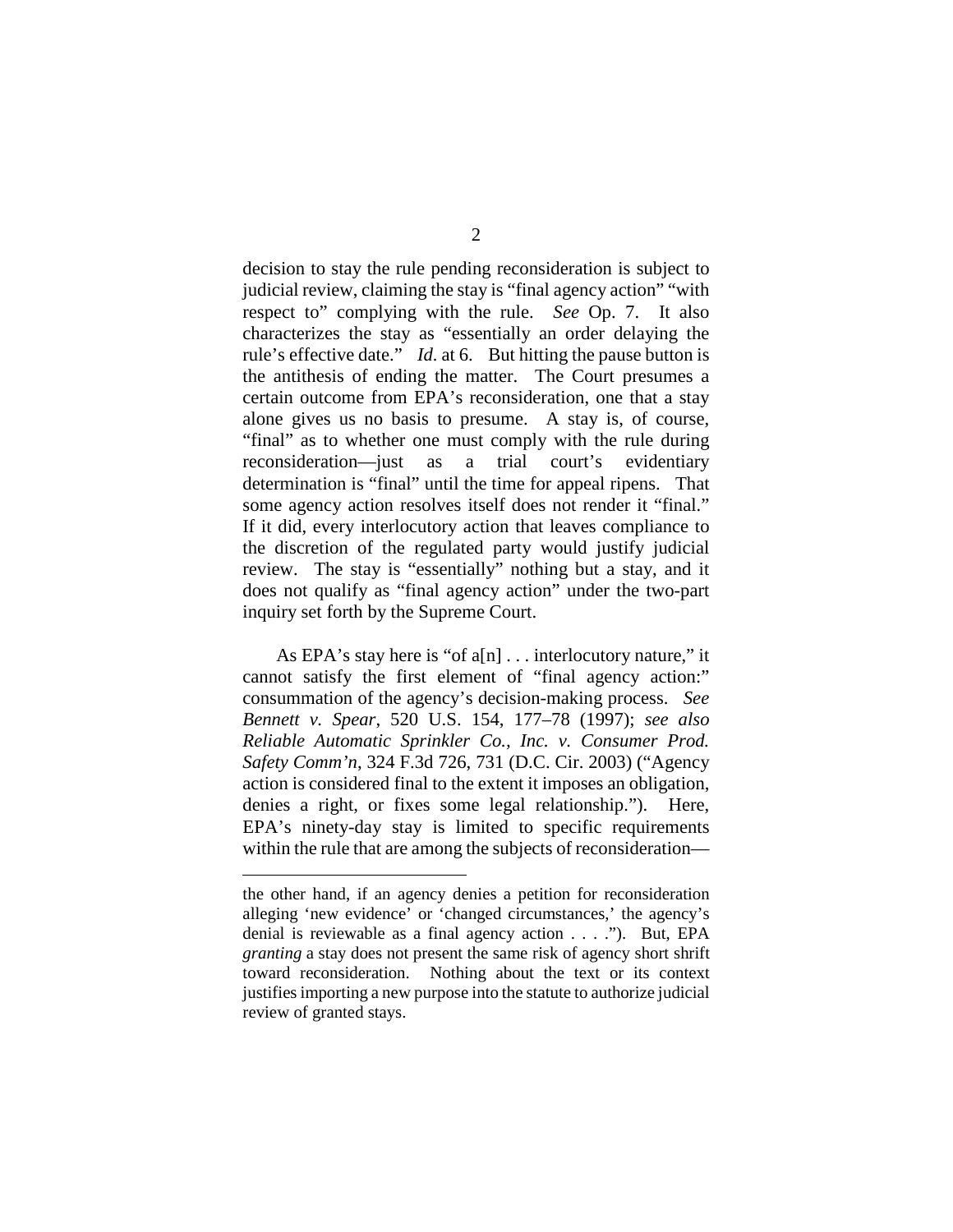requirements for fugitive emissions, pneumatic pump standards, and certification requirements for professional engineers. *See* Pet'r Attach. 4–5. A temporary stay facilitates reconsidering these discrete issues; it does not resolve them. This is not the kind of agency action considered "final." *Cf. Reliable*, 324 F.3d at 731 ("The agency's conduct thus far amounts to . . . a statement of the agency's intention to make a preliminary determination ... and a request for voluntary corrective action."). The Environmental Petitioners will be able to raise their arguments regarding the alleged harms of revisiting EPA's rule during the reconsideration process, and once again during the litigation that will surely follow EPA's reconsideration. With these available avenues, it belies the virtue of "final agency action" to include an agency's intermediate stay within the standard's ambit. *See id.* at 733 ("So long as Reliable retains the opportunity to convince the agency that it lacks jurisdiction over Reliable's sprinkler heads, it makes no sense for a court to intervene. It conserves both judicial and administrative resources to allow the required agency deliberative process to take place before judicial review is undertaken."); *Ciba-Geigy Corp. v. U.S. EPA*, 801 F.2d 430, 436 (D.C. Cir. 1986) ("Judicial review at [this] stage improperly intrudes into the agency's decisionmaking process. It also squanders judicial resources since the challenging party still enjoys an opportunity to convince the agency to change its mind.").

The Court relies on a series of pre-*Bennett* cases to equate EPA's stay with instances where this court has reviewed an agency amending or revoking a rule. *See* Op. 7. None of these cases are apposite.[2](#page-25-0) And while *Int'l Union, United Mine* 

<span id="page-25-0"></span> <sup>2</sup> *Environmental Defense Fund, Inc. v. Gorsuch*, 713 F.2d 802 (D.C. Cir. 1983) holds "an agency decision which effectively suspends the implementation of important and duly promulgated standards . . .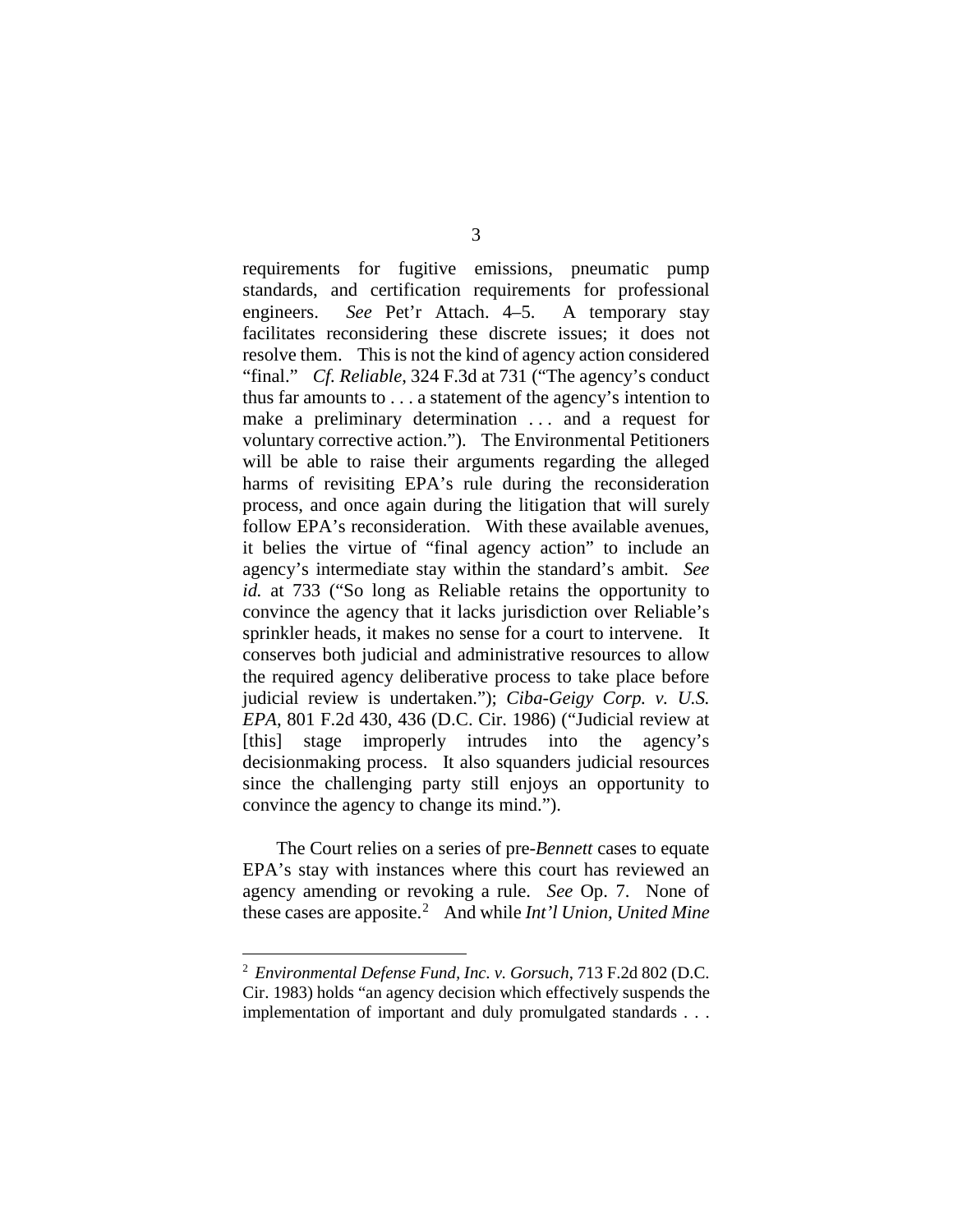*Workers of Am. v. Mine Safety & Health Admin.*, 823 F.2d 608 (D.C. Cir. 1987) may seem analogous, it does not involve the sort of neutral, time-limited stay involved here.<sup>[3](#page-26-0)</sup>

 $\overline{a}$ 

<span id="page-26-0"></span>The question in *Int'l Union* was the following: Whether an administrative law judge could order the Mine Safety & Health Administration to grant a party "interim relief" from a mine-safety standard while that party awaited a decision on whether it could receive a "mine-specific exemption from [the] mandatory standard." *See* 823 F.3d at 610–12. Exemptions were only granted when the agency determined "an alternative method" to the mandatory standard could "guarantee no less than the same measure of protection" afforded by the standard "at all times." *See id.* at 611. But subjecting a particular regulated entity to a different compliance standard via an exemption is not the same as staying a rule pending its reconsideration—that exemption *alters* the *status quo* (the mandatory rule) as to one party, while here, staying the rule *preserves* the *status quo* (no rule in effect) as to everyone. Further, in the exemption context, the "interim relief" is akin to an injunction; an ALJ is ordering the agency not to enforce the existing standard as to the exemption-petitioning party, *and ordering the petitioning party* to comply with an interim standard. *See id.* at 612–13. In the context of this stay, however, EPA is not ordering anyone to do anything. The agency is merely announcing that it has decided to allocate its resources towards reconsideration rather than enforcing the rule. Despite the Court's contrary intimations, enjoining conduct is not the same action as issuing a stay. *Cf. Nken v. Holder*, 556 U.S. 418, 428–29 (2009) ("A stay pending appeal certainly has some functional overlap with an injunction . . . . Both can have the practical effect of preventing some action before the legality of that

constitutes rulemaking subject to notice and comment . . . ." *Id.* at 816 (citing *Council of the Southern Mountains, Inc. v. Donovan*, 653 F.3d 573 (D.C. Cir. 1981) and *Nat. Res. Def. Council, Inc. v. EPA*, 683 F.2d 752 (3d Cir. 1982) as "stand[ing] for the [same] proposition"). It is not credible to suggest that, absent submitting its stay pending reconsideration through notice and comment rulemaking, EPA's action is *ultra vires* and thereby subject to judicial review.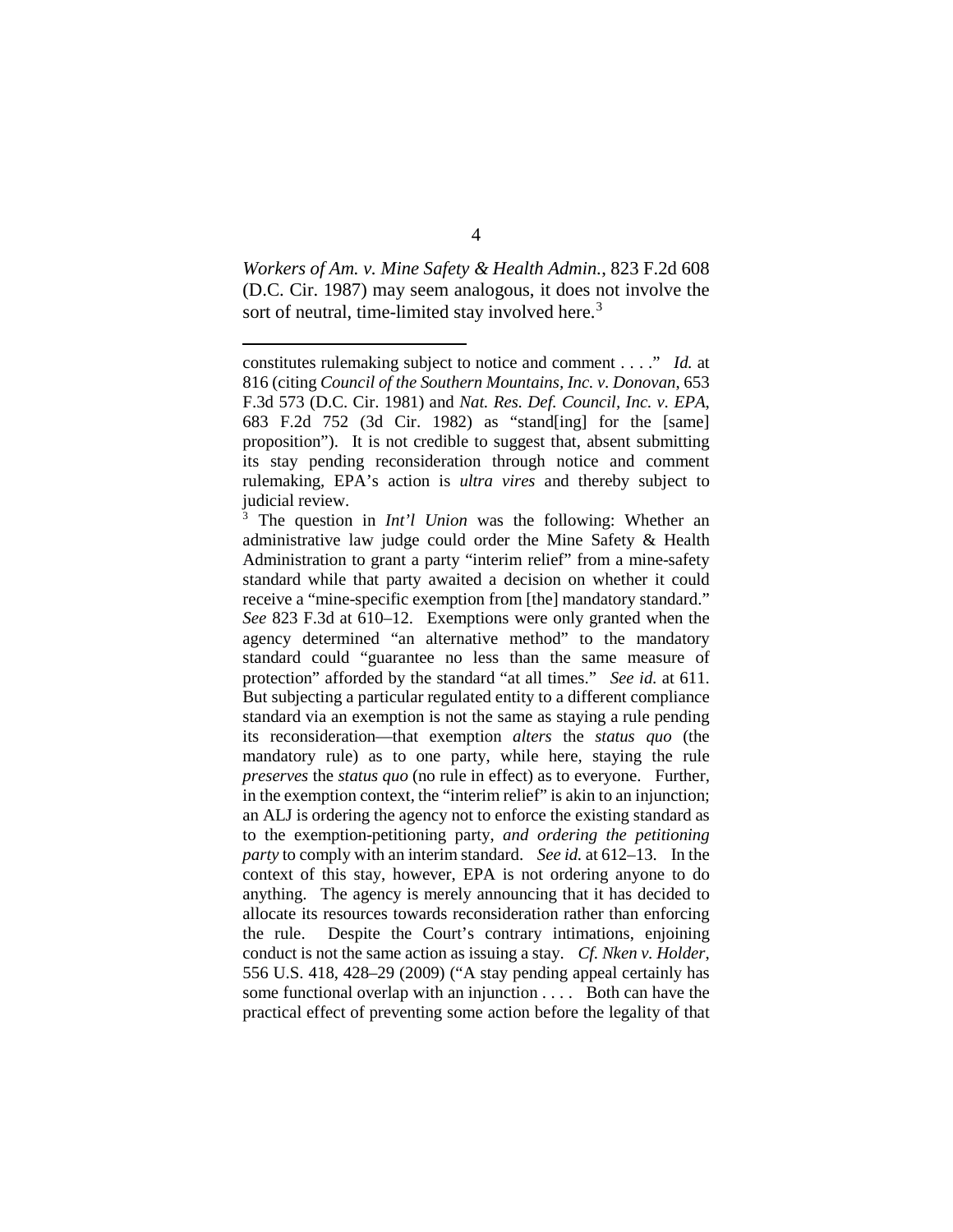In contrast to our precedent, the Court's opinion concludes a particular administrative proceeding has innumerable final agency actions, including intermediate decisions. No authority supports this proposition. The majority contends *Friedman v. FAA*, 841 F.3d 537 (D.C. Cir. 2016) does, Op. 8– 9, but *Friedman* was *sui generis*; it spoke only to the "specific facts presented," a "constructive denial of Friedman's application for a first class [medical] certificate." 841 F.3d at 541. Here, unlike in *Friedman*, the agency has not placed Environmental Petitioners in an indefinite "holding pattern" preventing "any explicitly final determination." *Cf. id.* at 542. Rather, EPA has authorized a time-limited stay during which it will proceed through the rule reconsideration process—a process where, as mentioned above, the Environmental Petitioners are free to voice their objections and then sue the agency if they disagree with the agency's actions. *Cf. Ciba-Geigy*, 801 F.2d at 437 (finding "final agency action" when EPA's action, unlike the stay here, "gave no indication that [its position was] subject to further agency consideration or possible modification"). This is a far cry from an agency "clearly communicat[ing] it will not reach a determination on a petitioner's submission . . . [while] simultaneously refus[ing] to deny the petitioner's submission." *Friedman*, 841 F.3d at 542.

As a rule of decision, the Court's unbounded reading of *Friedman* creates a peculiar backdoor: The Court insists, correctly, EPA's decision to reconsider the rule is within the agency's discretion. But if the stay is not, and the stay is tied

 $\overline{a}$ 

action has been conclusively determined. But a stay achieves this result by temporarily suspending the source of authority to act—the order or judgment in question—not by directing an actor's conduct.").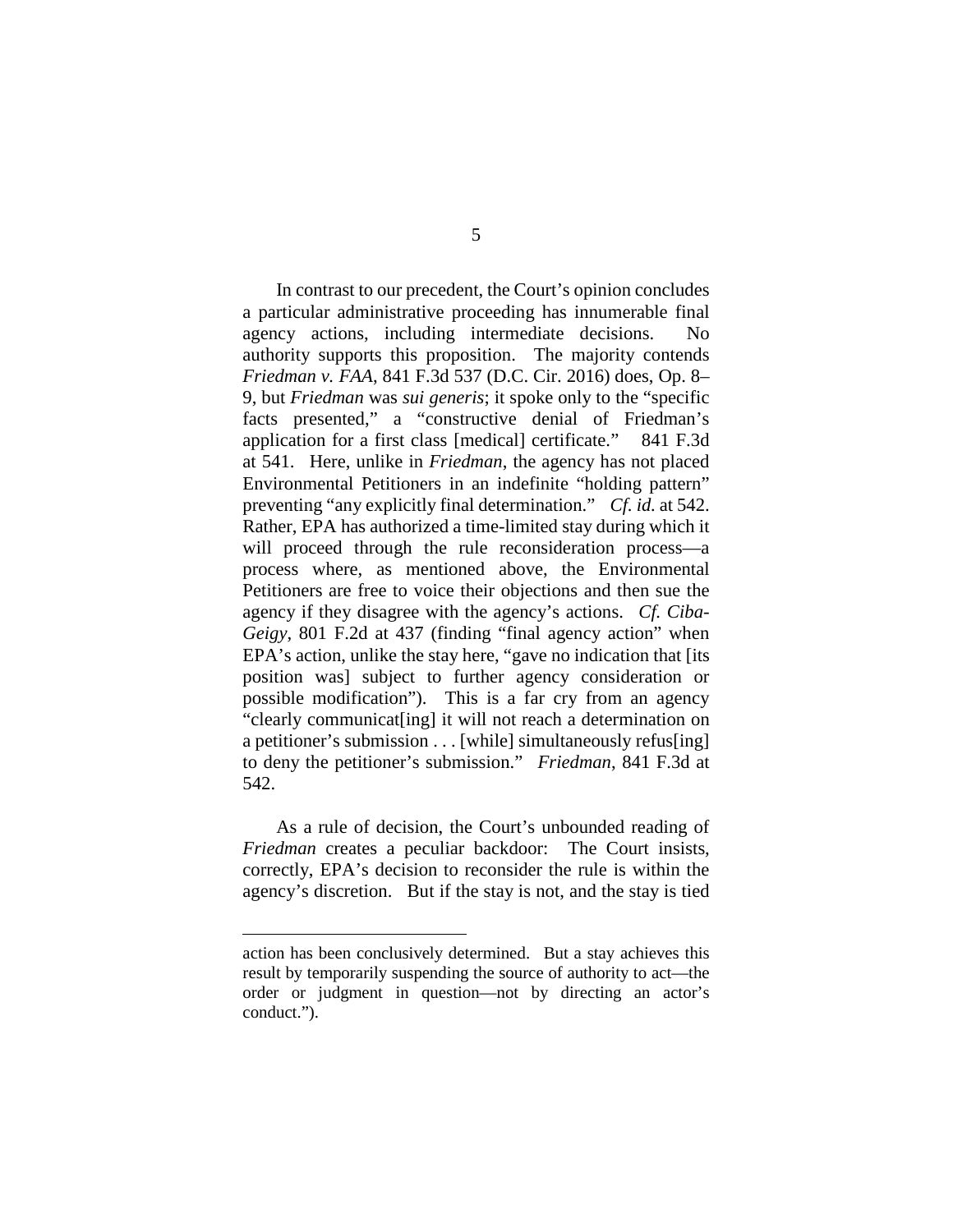up with the reconsideration authority, deeming the stay "final agency action" allows the Court to review the basis for reconsideration itself. *See* Op. 10. Certainly, the rule of law would benefit from the judiciary shedding its unfortunate sheepishness towards reviewing agency action. But that noble goal does not absolve us from "carefully consider[ing] why and when we are meant to" review agency action. *See AKM LLC v. Sec'y of Labor*, 675 F.3d 752, 769 (D.C. Cir. 2012) (Brown, J., concurring). Yes, the "reflex of deference" can be dangerous. *Id.* But so is an aneurysm of activism that enlarges a doctrine by engorging judicial prerogatives to the point of rupturing the separation of powers. *See Santa Monica Beach, LTD. v. Superior Court*, 968 P.2d 993, 1040 (Cal. 1999) (Brown, J., dissenting) ("Judicial review is properly conceived in narrow terms. It is not a license to supersede the exercise of power by a coordinate branch which acts well within constitutional boundaries."). If an intermediate stay is the *consummation* of an agency's decision-making, we have conflated the agency *preserving the status quo*, *i.e.*, forestalling the rule's requirements in order to reconsider them, with the agency *completing* a course of action, *i.e.*, ordering compliance. In my view, this is erroneous.

Turning to the second element of "final agency action," the Court establishes nothing by asserting the stay creates obvious consequences for the regulated parties. *See, e.g.*, Op. 8. Agency actions of various kinds, "final" or not, come with consequences. The relevant question is whether the consequences have a "legal force or practical effect" *beyond* "the disruptions that accompany" the agency making a decision to "initiate proceedings." *See Fed. Trade Comm'n v. Standard Oil Co. of Cal.*, 449 U.S. 232, 241, 243 (1980).

Here, EPA's unreviewable decision to reconsider its rule is akin to an agency making "a precatory finding of [a] 'reason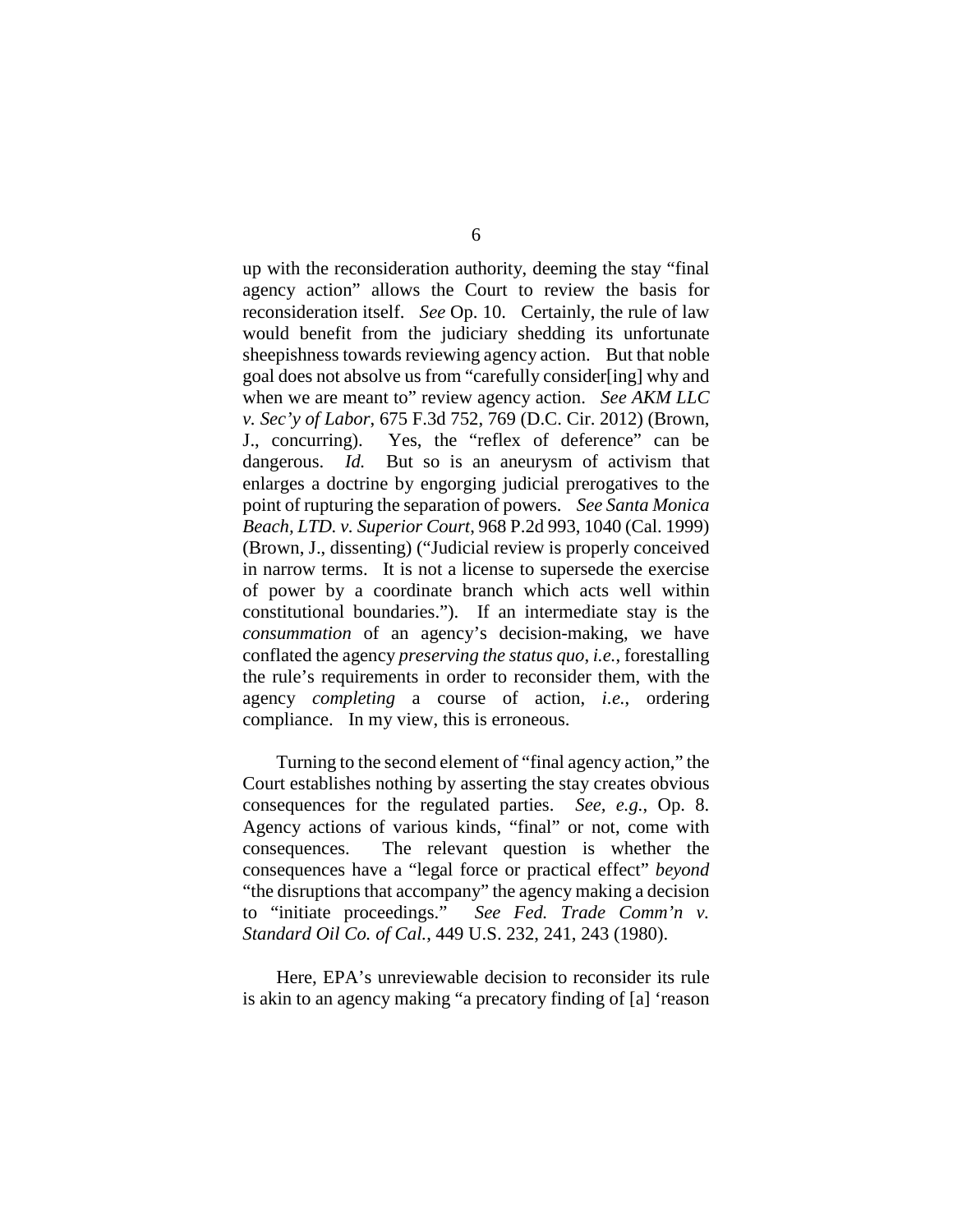to believe'" legal action is warranted. *Cf. Reliable Automatic Sprinkler Co. v. Consumer Prod. Safety Comm'n*, 173 F. Supp.2d 41, 44 (D.D.C. 2001) (quoting *Standard Oil Co.*, 449 U.S. at 234). The stay—designed so EPA can devote resources to reconsidering the rule rather than enforcing it, and so industry can avoid implementing changes that reconsideration may later obviate—is subsidiary to the reconsideration itself. If "final agency action" cannot encompass the decision to reconsider the rule, "it cannot possibly encompass the . . . steps that the [agency] has taken to date" to facilitate reconsideration. *See id.* at 44. EPA is not compelling compliance here. If a regulated entity wants to comport its conduct to the requirements of the stayed rule, it is free to do so. By issuing the stay, all the EPA has indicated it that it will not, legally or practically, enforce the rule under reconsideration. The stay's consequences therefore do not impose legal or practical requirements on anyone—separating them from the kind of consequences encompassed by "final agency action." *Cf. Reliable*, 324 F.3d at 735 ("The discovery orders in *ARCO* were legally binding orders, whereas here, there is no order, only the possibility of Reliable having to defend itself at an enforcement hearing if Reliable does not undertake certain voluntary action, and if the agency decides to proceed against it.").

The Court is thus in error to claim *Ciba-Geigy*. *See* Op. 9. *Ciba-Geigy* was a "comply-or-else" case; "the next step was not further adjudication, but an enforcement action in federal court." *CSX Transp., Inc. v. Surface Transp. Bd.*, 774 F.3d 25, 32 (D.C. Cir. 2014) (explaining *Ciba-Geigy*). Here, Environmental Petitioners are not presented with agency conduct demonstrating EPA will take no additional action. EPA's stay does not ask anyone to alter their conduct, so "judicial review must wait." *See id.* That Petitioners are anxious to see their victory implemented and impatient with